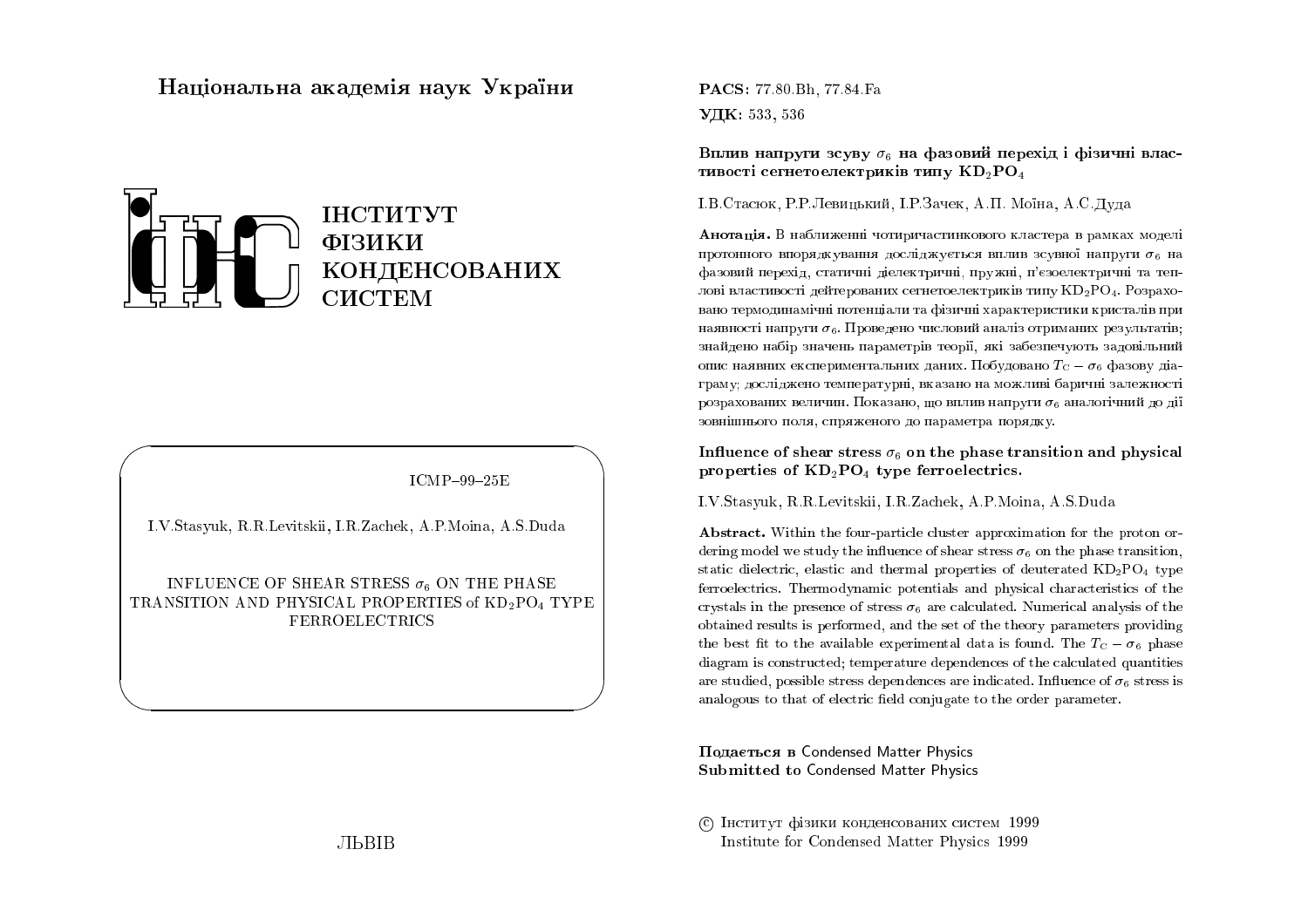### 1. Introduction

More that sixty years have passed since the discovery of the ferroelectricity in the  $KH_2PO_4$  crystals. During those years, a huge number of papers has been devoted to the studies of the phase transitions in the crystals of the  $KH_2PO_4$  family and of their physical properties. The most prominent peculiarity of these studies is a strong connection between theory and experiment, which is thought to be an important source of the obtained progress in microscopic understanding of their properties. In this aspect, the high pressure studies of these crystals come extremely important. External pressure changes the internal structure of the system, altering thereby the molecular potentials in the crystal and its dielectric and thermal properties. And shear stresses give rise to shear piezoelectric lattice strains induced also by external electric fields via the piezoelectric effect; that allows one to consistently explore the electric, electromechanic and thermal characteristics of the crystals.

A microscopic model of strained  $KH_2PO_4$  type crystals has been proposed in [1–3]. According to this model, external mechanical stresses give rise to additional internal fields, linear in strains and (in the case of diagonal components of stress tensor) mean values of quasispins. Influence of stresses of different symmetries on energies of deuteron configurations was studied.

In [1-3] there were also explored the effects of  $\sigma_{12} = \sigma_{xx} - \sigma_{yy}$ stress on the transition temperature to the ferroelectric phase and the relations between the applied stress  $\sigma_{xx} - \sigma_{yy}$  and the induced strain  $\varepsilon_{12} = \varepsilon_{xx} - \varepsilon_{yy}$  taking into account the deuteron rearrangement on hydrogen bonds. In [4,5] using the model proposed in  $[1-3]$ , within the cluster approximation taking into account the short-range and long-range interactions and stress  $\sigma_{12}$ , the dielectric, piezoelectric, and thermal characteristics of  $KD_2PO_4$  were calculated and studied. It has been shown that the stress  $\sigma_{12}$  can lead to a phase transition to the monoclinic phase.

Influence of hydrostatic pressure and uniaxial pressure  $-p = \sigma_3$  on the physical properties of the  $KD_2PO_4$  type crystals was investigated in  $[6-8]$ . We showed that under the proper choice of the theory parameters, a satisfactory description of the experimental data for the pressure dependences of spontaneous polarization, longitudinal static dielectric permittivity and transition temperature was obtained. Using the Glauber model [9] the expressions for the real and imaginary parts of the longitudinal dynamic dielectric permittivity of  $KD_2PO_4$  were found, and their temperature and frequency dependences at different values of hydrostatic pressure were calculated

It is also interesting to study the influence of the shear stress  $\sigma_6$  giving rise to a shear strain  $\varepsilon_6 = \varepsilon_{xy}$ , which transforms after the irreducible representation  $B_2$ . After this representation, polarization  $P_3$  transforms too; hence, the influence of external stress  $\sigma_6 = \sigma_{xy}$  is similar to that of electric field  $E_3$ . Importance of this study results also from the fact that spontaneous polarization  $P_3$  in  $KD_2PO_4$  is accompanied by spontaneous shear strain  $\varepsilon_6$ .

In [10] the dielectric, piezoelectric, and elastic properties of  $KH_{2}PO_{4}$ with taking into account the strain  $\varepsilon_6$  induced by the piezoelectric effect are studied within the modified Slater model.

Experimental measurements of dielectric, electromechanic, and elastic characteristics of  $K(H_{1-x}D_x)_2PO_4$  were performed in several works. Thus, in [15] the temperature dependences of the dielectric permittivities of free and clamped  $KH_2PO_4$  crystal, piezoelectric constants  $d_{36}$ ,  $e_{36}$ ,  $h_{36}$ and elastic constants  $c_{66}^P$ ,  $c_{66}^E$  and  $s_{66}^P$ ,  $s_{66}^E$  were reported. Temperature dependences of the piezoelectric module  $d_{36}$  of the  $KH_{2}PO_{4}$  crystal at direct and inverse piezoelectric effect are given in [16] and [17], respectively. Temperature dependence of elastic constant  $c_{66}^E$  for  $KH_2PO_4$  is presented in [18]. Experimental data for the temperature dependence of  $d_{36}$ ,  $\varepsilon_{33}$  and  $s_{66}^E$  for a partially deuterated crystal with  $x = 0.89$  are given in  $[19, 20]$ .

In this paper we study the influence of the shear stress  $\sigma_6$  on the phase transition and physical properties of deuterated ferroelectric crystals of the  $KH_2PO_4$  family. We shall also compare the obtained results for thermodynamic, dielectric, elastic, and piezoelectric characteristics of the crystals with the corresponding experimental data.

## 2. The crystal Hamiltonian

We consider a system of deuterons moving on  $O-D$ -...-O bonds in deuterated crystals of the  $KD_2PO_4$  type. The primitive cell of such a crystal is composed of two neighbouring  $PO<sub>4</sub>$  tetrahedra together with four hydrogen bonds attached to one of them  $(^\circ A^{\prime\prime})$  type tetrahedra). Hydrogen bonds going to another  $("B"$  type) tetrahedron belong to four nearest structural elements surrounding it (see the figure below).

Hamiltonian of a deuteron subsystem of the  $KD_2PO_4$  type crystals taking into account the short-range and long-range interactions in the presence of the shear stress  $\sigma_6 = \sigma_{xy}$  giving rise to the strain  $\varepsilon_6$  =  $\varepsilon_{xu}$  and of the external electric fields  $E_i(i = 1, 2, 3)$  applied along the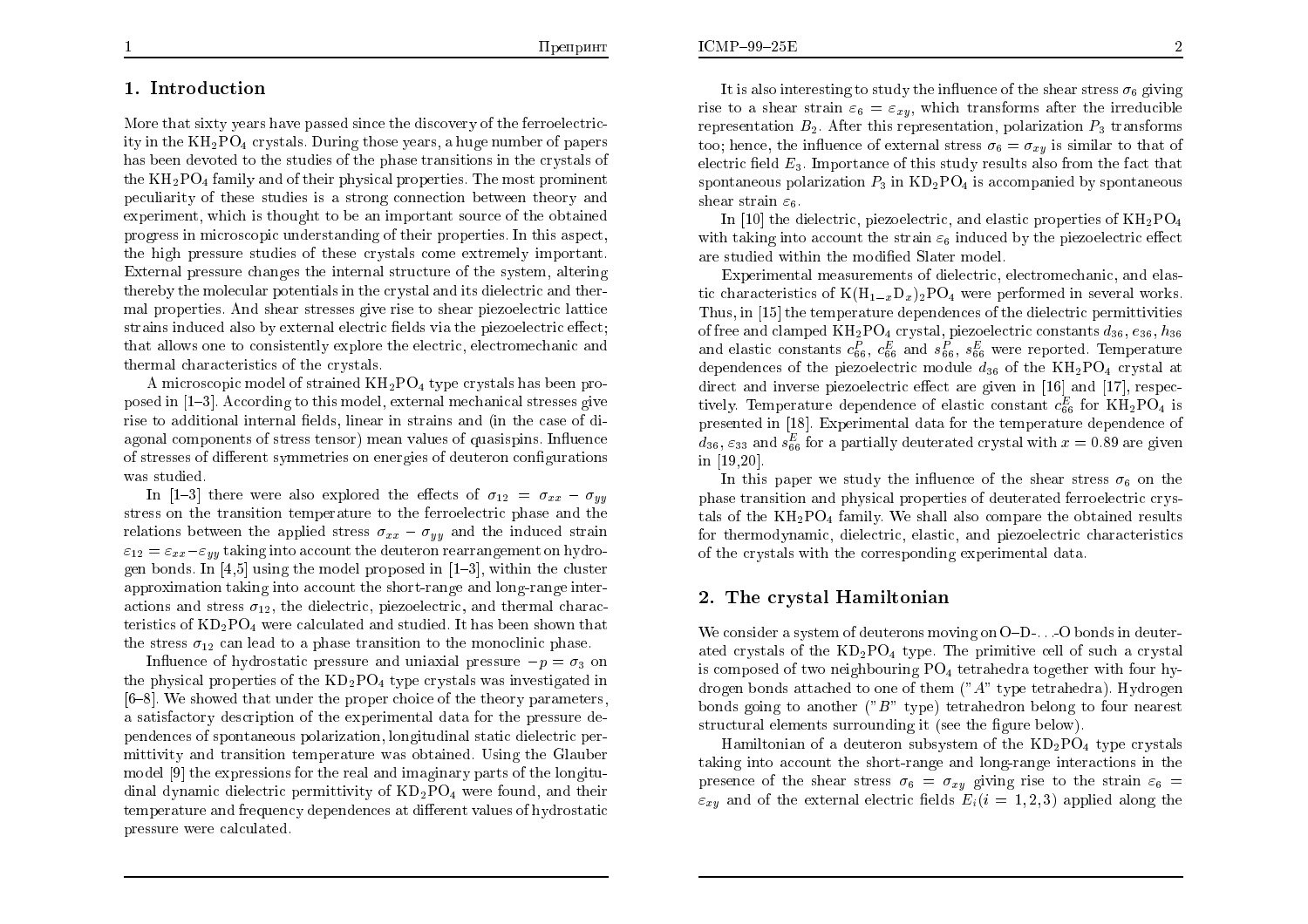

Figure 1. Primitive cell of the  $KD_2PO_4$  crystal. Numbers in circles correspond to hydrogen bonds; 1,2 are the deuteron equilibrium sites. By dashed lines we show the directions of hydrogen bonds in an unstrained crystal in the paraelectric phase. a, b are the axes of an undeformed  $I\overline{4}2d$  cell;  $\gamma$  is an angle between the directions of hydrogen bonds in strained and unstrained crystals.

crystallographic axes  $(a, b, c)$  reads

$$
\hat{H}_{i} = \frac{\bar{v}N}{2} c_{66}^{E0} \varepsilon_{6}^{2} - \bar{v}Ne_{36}^{0} E_{3}\varepsilon_{6} - \frac{\bar{v}N}{2} \chi_{ii}^{0} E_{i}^{2} + \n+ \sum_{q'f'qf} J_{ff'} (qq') \frac{\langle \sigma_{qf} \rangle}{2} \frac{\langle \sigma_{q'f'} \rangle}{2} - \sum_{qf} \left[ 2\mu F_{f}^{z}(6) + \mu_{fi} E_{i} \right] \frac{\sigma_{qf}}{2} + \hat{H}_{short}.
$$
\n(2.1)

The first term in the right hand side of  $(2.1)$  corresponds to that part of the elastic energy which does not depend on hydrogen arrangement  $(c_{66}^{E0})$  is the so called "seed" elastic constant); the second term in (2.1) is the energy of interaction between polarization induced by the piezoelectric effect due to the strain  $\varepsilon_6$  (not taking into account the hydrogen subsystem contribution) and field  $E_3$  ( $e_{36}^0$  is the seed coefficient of the piezoelectric stress); the third term is the energy due to polarization induced by external field independently of the hydrogen configuration  $(\chi^0_{33})$ is the seed dielectric susceptibility). The last term in  $(2.1)$  describes the short range configurational interactions between deuterons around the "A" and "B" type tetrahedra. Two eigenvalues of Ising spin  $\sigma_{af} = \pm 1$ are assigned to two equilibrium positions of a deuteron on the f-th bond in the q-th unit cell ( $\sigma_{qf} = \pm 1$ ).  $\bar{v} = v/k_B$ , v is the primitive cell volume;  $k_B$  is the Boltzmann constant.  $F_f^i$  are internal fields, arising in strained crystals, which include the effective long-range interaction between deuterons (taken into account in the mean field approximation) and the additional internal fields related to the strain  $\varepsilon_6$  [3]:

$$
2\mu F^{z}(6) = 2\mu F_{1}^{z}(6) = -2\mu F_{2}^{z}(6) = -2\mu F_{3}^{z}(6) = 2\mu F_{4}^{z}(6) =
$$
  
\n
$$
= 2\nu_{c}\eta^{(1)z}(6) - 2\psi_{6}\varepsilon_{6},
$$
  
\n
$$
2\mu F_{1}^{xy}(6) = 2\nu_{1}\eta_{1}^{(1)x,y}(6) + 2\nu_{3}\eta_{3}^{(1)x,y}(6) +
$$
  
\n
$$
+ 2\nu_{2}[\eta_{2}^{(1)x,y}(6) + \eta_{4}^{(1)x,y}(6)] - 2\psi_{6}\varepsilon_{6},
$$
  
\n
$$
2\mu F_{2}^{xy}(6) = 2\nu_{2}[\eta_{1}^{(1)x,y}(6) + \eta_{3}^{(1)x,y}(6)] +
$$
  
\n
$$
+ 2\nu_{1}\eta_{2}^{(1)x,y}(6) + 2\nu_{3}\eta_{4}^{(1)x,y}(6) - 2\psi_{6}\varepsilon_{6},
$$
  
\n
$$
2\mu F_{1}^{xy}(6) = 2\nu_{3}\eta_{1}^{(1)x,y}(6) + 2\nu_{1}\eta_{3}^{(1)x,y}(6) +
$$
  
\n
$$
+ 2\nu_{2}[\eta_{2}^{(1)x,y}(6) + \eta_{4}^{(1)x,y}(6)] - 2\psi_{6}\varepsilon_{6},
$$
  
\n
$$
2\mu F_{4}^{xy}(6) = 2\nu_{2}[\eta_{1}^{(1)x,y}(6) + \eta_{3}^{(1)x,y}(6)] +
$$
  
\n
$$
+ 2\nu_{3}\eta_{2}^{(1)x,y}(6) + 2\nu_{1}\eta_{4}^{(1)x,y}(6) - 2\psi_{6}\varepsilon_{6},
$$

where

$$
\eta^{(1)z}(6) = \langle \sigma_{q1} \rangle^z = \langle \sigma_{q2} \rangle^z = \langle \sigma_{q3} \rangle^z = \langle \sigma_{q4} \rangle^z, \quad \eta_f^{(1)x,y}(6) = \langle \sigma_{qf} \rangle^{x,y}
$$

$$
\nu_c = \nu_1 + 2\nu_2 + \nu_3; \quad \nu_1 = \frac{J_{11}}{4}, \quad \nu_2 = \frac{J_{12}}{4}, \quad \nu_3 = \frac{J_{13}}{4};
$$

 $J_{ff'} = \sum_{\mathbf{R}_{q} - \mathbf{R}_{q'}} J_{ff'}(qq')$  is the Fourier transform of the long-range deuteron-deuteron interaction,  $\psi_6$  is the so called deformation potential;  $\mu = e\delta$  is the dipole moment of a hydrogen bond;  $\delta$  is the D-site distance.

In  $(2.1)$  and  $(2.2)$  we do not take into account piezoelectric shear strains  $\varepsilon_4$  or  $\varepsilon_5$  induced by electric fields  $E_1$  and  $E_2$ , respectively.

The Hamiltonian is usually chosen such that to reproduce the energy levels of the Slater-type model for KDP (see, for instance  $[11]$ ) – the Slater energies  $\varepsilon, w$ , and  $w_1$  ( $\varepsilon \ll w \ll w_1$ ), determined by the energies of up-down  $\varepsilon_s$ , lateral  $\varepsilon_a$ , single-ionized  $\varepsilon_1$ , and double-ionized  $\varepsilon_0$  deuteron configurations.

$$
\varepsilon=\varepsilon_a-\varepsilon_s,\quad w=\varepsilon_1-\varepsilon_s,\ \ w_1=\varepsilon_0-\varepsilon_s.
$$

If  $\varepsilon_6 = 0$ , configurations with two hydrogens in potential wells being close to upper and lower oxygens of a given  $PO<sub>4</sub>$  group (each  $PO<sub>4</sub>$  tetrahedron is oriented such that two of its edges are parallel to the ab plane) and with the hydrogens on the two other bonds being close to the neighboring tetrahedra, have the same energy  $\varepsilon_s$ , assumed to be the lowest. Correspondingly, lateral configurations with two hydrogens close to an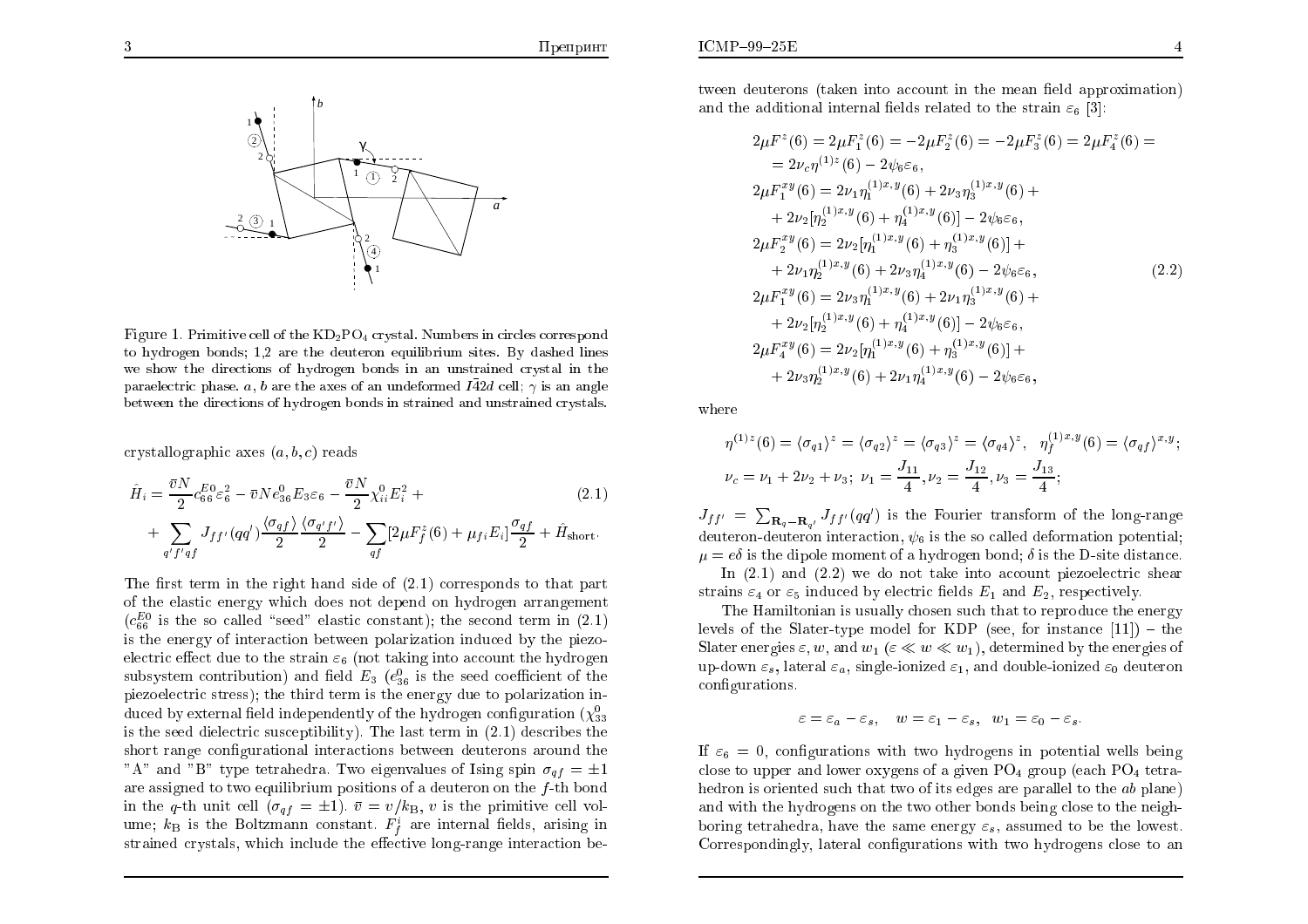upper and a lower oxygens are four-fold degenerated; single-ionized with only one (or three) hydrogens close to a given group are eight-fold degenerated, and double-ionized with four hydrogens (or without any) are twice degenerated.

However, the strain  $\sigma_6$  splits certain deuteron configurations of the conventional Slater-Takagi model. In Table below we present all possible deuteron configurations and their energies. Since the system is not any longer symmetric with respect to a reflection in the ab plane  $\sigma_h$  or to the reflection with  $\pi/4$  rotation around the c-axis  $S_4$  (both operations change the sign of polarization and strain  $\varepsilon_6$ , the up-down configurations  $(i = 1, 2)$  split to two different levels, and lateral configurations split to two groups of twice degenerated levels each  $(i = 5, 6)$  and  $(i = 7, 8)$ . Configurations within each group are symmetric with respect to  $\pi/2$  rotation  $C_2$ . Similarly, single-ionized configuration are divided into two groups, within each the  $c$ -component of dipole moments assigned to a configuration are directed up  $(i = 9, 10, 11, 12)$  or down  $(i = 13, 14, 15, 16)$ .

Here we assume that the strain  $\varepsilon_6$  alters the energies of deuteron configurations only by splitting the degenerated levels due to lowering of the system symmetry. From geometric point of view, this happens mostly because the angle between perpendicular in the paraelectric phase hydrogen bonds is changed, whereas in the hydrostatic pressure case the changes are usually attributed to pressure-induced changes in the D-site distance  $\delta$  [6,12].

To rewrite the energies of deuteron configurations  $E_{i6}$  in terms of pseudospins, we associate the configuration operator  $\hat{N}_i$  with the configuration  $i$  according to the following rule: each operator is a product of four factors, one per each hydrogen bond, each factor being equal to  $\frac{1}{2}(1 + \sigma_{af})$  if deuteron is in the first minimum at the f-th bond and  $\frac{1}{2}(1-\sigma_{af})$  otherwise. Then the Hamiltonian of the short-range interactions takes the form

$$
\hat{H}_{\text{short}}(6) = \sum_{q=1}^{N} \sum_{i=1}^{16} [\hat{N}_{i}^{A}(q) + \hat{N}_{i}^{B}(q)] =
$$
\n(2.3)

$$
\begin{split} & =\sum_{q=1}^{N}\Bigg\{\frac{\varepsilon_{6}}{4}\left(-\delta_{s6}+2\delta_{16}\right)\sum_{f=1}^{4}\frac{\sigma_{qf}}{2}+\\ & -\varepsilon_{6}\big(\delta_{s6}+2\delta_{16}\big)\bigg[\frac{\sigma_{q1}}{2}\frac{\sigma_{q2}}{2}\frac{\sigma_{q3}}{2}+\frac{\sigma_{q1}}{2}\frac{\sigma_{q2}}{2}\frac{\sigma_{q4}}{2}+\frac{\sigma_{q1}}{2}\frac{\sigma_{q3}}{2}\frac{\sigma_{q4}}{2}+\frac{\sigma_{q2}}{2}\frac{\sigma_{q3}}{2}\frac{\sigma_{q4}}{2}\bigg]+\\ & +\left(V+\delta_{6}\varepsilon_{6}\right)\bigg[\frac{\sigma_{q1}}{2}\frac{\sigma_{q2}}{2}+\frac{\sigma_{q3}}{2}\frac{\sigma_{q4}}{2}\bigg]+ \left(V-\delta_{6}\varepsilon_{6}\right)\bigg[\frac{\sigma_{q2}}{2}\frac{\sigma_{q3}}{2}+\frac{\sigma_{q4}}{2}\frac{\sigma_{q1}}{2}\bigg]+ \end{split}
$$

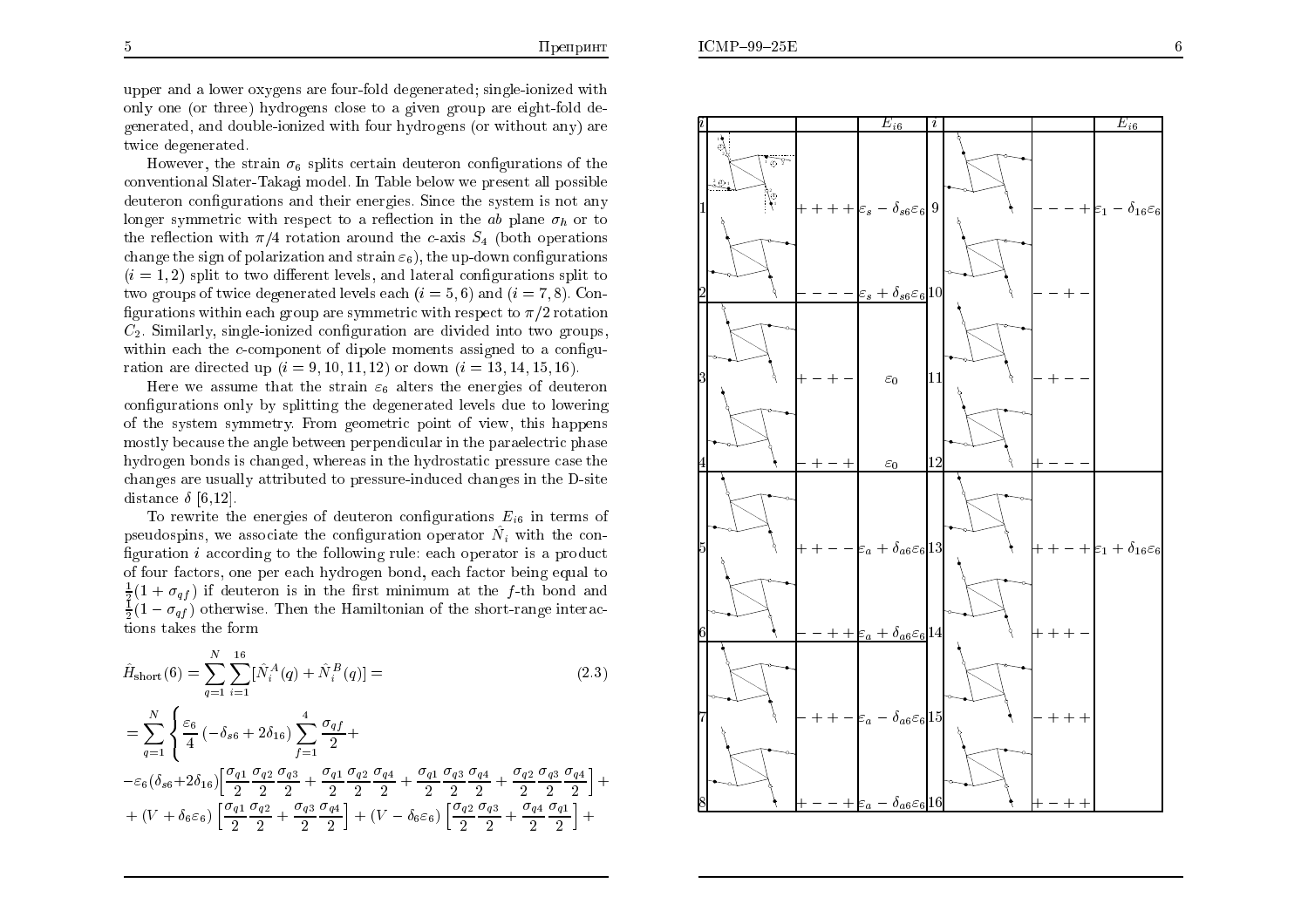$$
+ U \left[ \frac{\sigma_{q1}}{2} \frac{\sigma_{q3}}{2} + \frac{\sigma_{q2}}{2} \frac{\sigma_{q4}}{2} \right] + \Phi \frac{\sigma_{q1}}{2} \frac{\sigma_{q2}}{2} \frac{\sigma_{q3}}{2} \frac{\sigma_{q4}}{2} + \sum_{q=1}^{N} \sum_{i=1}^{16} \hat{N}_{i}^{B}(q).
$$

Here the following notations are used

$$
V = V_{12} = V_{23} = V_{34} = V_{41} = -\frac{1}{2}w_1,
$$
  
\n
$$
U = V_{13} = V_{24} = \frac{1}{2}w_1 - \varepsilon, \quad \Phi = 4\varepsilon + 2w_1 - 8w,
$$
  
\n
$$
\varepsilon = \varepsilon_a - \varepsilon_s, \quad w = \varepsilon_1 - \varepsilon_s, \quad w_1 = \varepsilon_0 - \varepsilon_s,
$$

where  $\varepsilon_s$ ,  $\varepsilon_a$ ,  $\varepsilon_1$ ,  $\varepsilon_0$  are energies of up-down, lateral, single-ionized and double-ionized deuteron configurations in an unstrained crystal, respectively.

The further calculations will be performedd in the four-particle cluster approximation. The cluster Hamiltonian in the presence of the stress  $\sigma_6$  and electric field  $E_i$  reads

$$
\hat{H}_{q4}^{iA}(6) = \frac{e}{4} \left( -\delta_{s6} + 2\delta_{16} \right) \sum_{f=1}^{4} \frac{\sigma_{qf}}{2} + \tag{2.4}
$$

$$
-\varepsilon_6(\delta_{s6}+2\delta_{16})\left[\frac{\sigma_{q1}}{2}\frac{\sigma_{q2}}{2}\frac{\sigma_{q3}}{2}+\frac{\sigma_{q1}}{2}\frac{\sigma_{q2}}{2}\frac{\sigma_{q4}}{2}+\frac{\sigma_{q1}}{2}\frac{\sigma_{q3}}{2}\frac{\sigma_{q4}}{2}+\frac{\sigma_{q2}}{2}\frac{\sigma_{q4}}{2}+\frac{\sigma_{q2}}{2}\frac{\sigma_{q3}}{2}\frac{\sigma_{q4}}{2}\right]++ (V+\delta_{6}\varepsilon_6)\left[\frac{\sigma_{q1}}{2}\frac{\sigma_{q2}}{2}+\frac{\sigma_{q3}}{2}\frac{\sigma_{q4}}{2}\right]+ (V-\delta_{6}\varepsilon_6)\left[\frac{\sigma_{q2}}{2}\frac{\sigma_{q3}}{2}+\frac{\sigma_{q4}}{2}\frac{\sigma_{q1}}{2}\right]++ U\left[\frac{\sigma_{q1}}{2}\frac{\sigma_{q3}}{2}+\frac{\sigma_{q2}}{2}\frac{\sigma_{q4}}{2}\right]+ \Phi\frac{\sigma_{q1}}{2}\frac{\sigma_{q2}}{2}\frac{\sigma_{q3}}{2}\frac{\sigma_{q4}}{2}-\sum_{f}\frac{z_{f6}^{i}}{\beta}\frac{\sigma_{qf}}{2}.
$$

In  $(2.4)$ 

-7

$$
z_6^z = z_{16}^z = z_{26}^z = z_{36}^z = z_{46}^z = \beta[-\Delta_6^z + 2\mu F^z(6) + \mu_3 E_3];
$$
  
\n
$$
z_{16}^x = \beta[-\Delta_6^x + 2\mu F_1^x(6) + \mu_\perp \cos \gamma E_1],
$$
  
\n
$$
z_{26}^x = \beta[-\Delta_6^x + 2\mu F_2^x(6) - \mu_\perp \sin \gamma E_1],
$$
  
\n
$$
z_{36}^x = \beta[-\Delta_6^x + 2\mu F_3^x(6) - \mu_\perp \cos \gamma E_1],
$$
  
\n
$$
z_{46}^x = \beta[-\Delta_6^x + 2\mu F_2^x(6) + \mu_\perp \sin \gamma E_1];
$$
  
\n
$$
z_{16}^y = \beta[-\Delta_6^y + 2\mu F_1^y(6) + \mu_\perp \sin \gamma E_2],
$$
  
\n
$$
z_{26}^y = \beta[-\Delta_6^y + 2\mu F_2^y(6) - \mu_\perp \cos \gamma E_2],
$$
  
\n
$$
z_{36}^y = \beta[-\Delta_6^y + 2\mu F_3^y(6) - \mu_\perp \sin \gamma E_2],
$$
  
\n
$$
z_{46}^y = \beta[-\Delta_6^y + 2\mu F_4^y(6) + \mu_\perp \cos \gamma E_2];
$$

 $\mu_3$  and  $\mu_{\perp}$  are the longitudinal and transverse effective dipole moments of primitive cells, created by displacements and polarization of heavy ions which are triggered by deuteron ordering.

We took into account the following relations which are obeyed in the presence of stress  $\sigma_6$  and fields  $E_i$ 

$$
\mu_{13} = \mu_{23} = \mu_{33} = \mu_{43} = \mu_3,\tag{2.6}
$$

 $\mu_{11} = \mu_1 \cos \gamma$ ,  $\mu_{21} = -\mu_{\perp} \sin \gamma$ ,  $\mu_{12} = \mu_{\perp} \sin \gamma$ ,  $-\mu_{22} = \mu_{\perp} \cos \gamma$ ;  $\mu_{31} = -\mu_{\perp} \cos \gamma$ ,  $\mu_{41} = \mu_{\perp} \sin \gamma$ ,  $\mu_{32} = -\mu_{\perp} \sin \gamma$ ,  $\mu_{42} = \mu_{\perp} \cos \gamma$ .

Using the condition

$$
\langle \sigma_{qf} \rangle^{i} = \frac{\text{Sp}\{\sigma_{qf}e^{-\beta \hat{H}_{q4}^{iA}(6)}\}}{\text{Sp}\{e^{-\beta \hat{H}_{q4}^{iA}(6)}\}} = \frac{\text{Sp}\{\sigma_{qf}e^{-\beta \hat{H}_{qf}^{i}(6)}\}}{\text{Sp}\{e^{-\beta \hat{H}_{qf}^{i}(6)}\}},
$$
(2.7)

where the single-particle deuteron Hamiltonians are

$$
\hat{H}_{qf}^{i}(6) = -\frac{\bar{z}_{6}^{i}}{\beta} \frac{\sigma_{qf}}{2}, \quad \bar{z}_{f6}^{i} = -\beta \Delta_{6}^{i} + z_{f6}^{i}, \tag{2.8}
$$

we calculate the single-particle distribution functions of deuterons and exclude the parameters  $\Delta_6^i$ 

$$
\eta^{(1)z}(6) = \frac{m^z(6)}{D_6^z},\tag{2.9}
$$

where

$$
m^{z}(6) = \sinh(2z_{6}^{z} + \beta \delta_{s6} \varepsilon_{6}) + 2b \sinh(z_{6}^{z} - \beta \delta_{16} \varepsilon_{6}),
$$
  
\n
$$
D_{6}^{z} = \cosh(2z_{6}^{z} + \beta \delta_{s6} \varepsilon_{6}) + 4b \cosh(z_{6}^{z} - \beta \delta_{16} \varepsilon_{6}) + d + aa_{6} + a/a_{6},
$$
  
\n
$$
z_{6}^{z} = \frac{1}{2} \ln \frac{1 + \eta^{(1)z}(6)}{1 - \eta^{(1)z}(6)} + \beta \nu_{c}(6)\eta^{(1)z}(6) - \beta \psi_{6} \varepsilon_{6} + \frac{\beta \mu_{3} E_{3}}{2},
$$
\n
$$
a = \exp(-\beta \varepsilon), b = \exp(-\beta w), d = \exp(-\beta w_{1}), a_{6} = \exp(-\beta \delta_{6} \varepsilon_{6}),
$$

also

$$
\eta_f^{(1)\alpha}(6) = \frac{m_f^{\alpha}(6)}{D^{\alpha}(6)}, \qquad (\alpha = x, y), \tag{2.11}
$$

where

$$
m_1^{\alpha}(6) = \sinh(\frac{A_1^{\alpha}(6)}{2} + \beta \delta_{s6} \varepsilon_6) + d \sinh \frac{A_2^{\alpha}(6)}{2} \pm
$$
  
\n
$$
\pm a a_6 \sinh \frac{A_3^{\alpha}(6)}{2} \pm \frac{a}{a_6} \sinh \frac{A_4^{\alpha}(6)}{2} +
$$
  
\n
$$
+ b \left[ \pm \sinh(\frac{A_5^{\alpha}(6)}{2} - \beta \delta_{16} \varepsilon_6) \mp \sinh(\frac{A_6^{\alpha}(6)}{2} - \beta \delta_{16} \varepsilon_6) + \cdots \right]
$$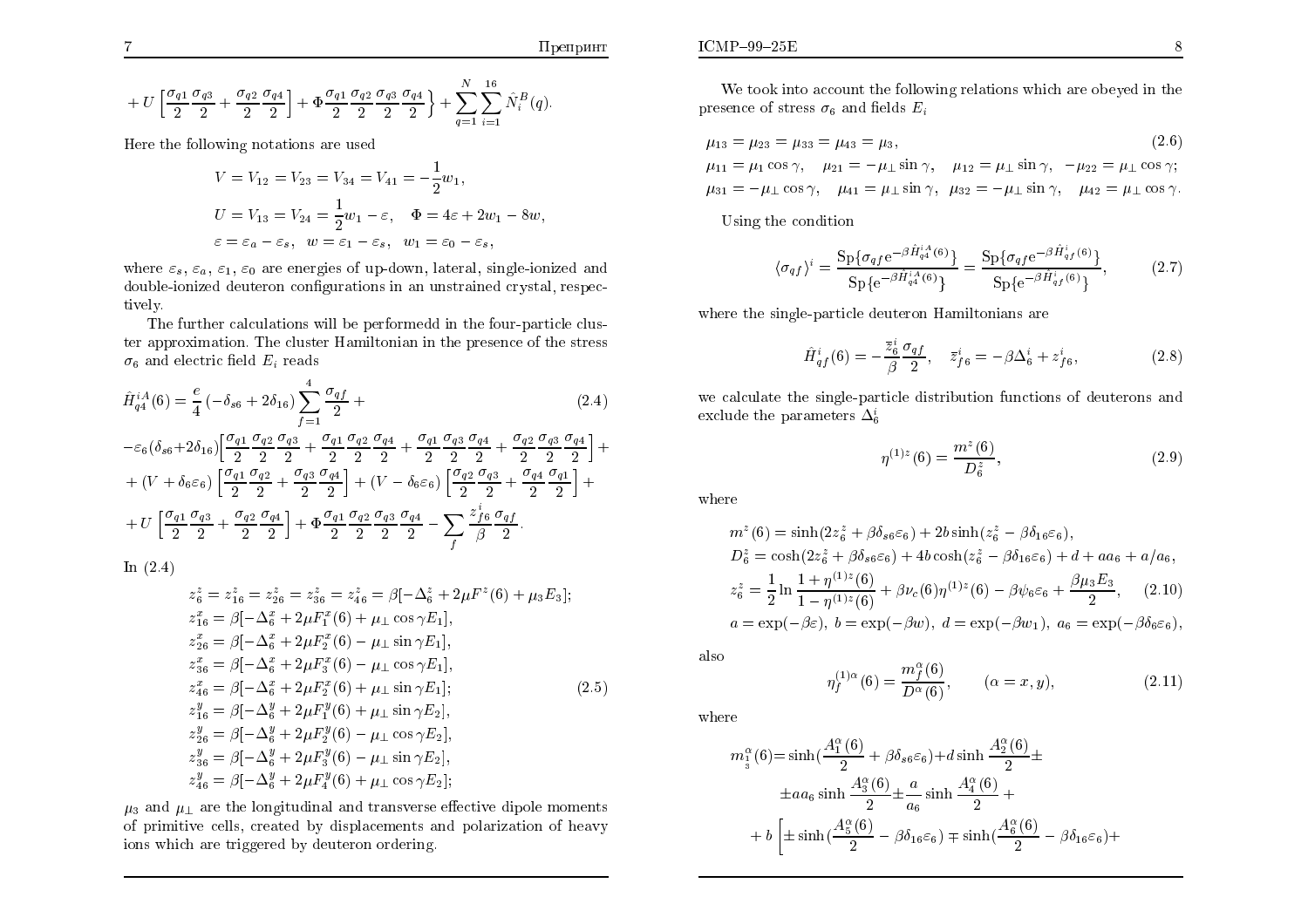$$
+\sinh\left(\frac{A_{7}^{\alpha}(6)}{2}-\beta\delta_{16}\varepsilon_{6}\right)+\sinh\left(\frac{A_{8}^{\alpha}(6)}{2}-\beta\delta_{16}\varepsilon_{6}\right)\right],
$$
\n
$$
m_{4}^{\alpha}(6)=\sinh\left(\frac{A_{1}^{\alpha}(6)}{2}+\beta\delta_{s6}\varepsilon_{6}\right)-d\sinh\frac{A_{2}^{\alpha}(6)}{2}\pm
$$
\n
$$
\pm aa_{6}\sinh\frac{A_{3}^{\alpha}(6)}{2}+\frac{a}{a_{6}}\sinh\frac{A_{4}^{\alpha}(6)}{2}+\cdots+\frac{b\left[\sinh\left(\frac{A_{5}^{\alpha}(6)}{2}-\beta\delta_{16}\varepsilon_{6}\right)+\sinh\left(\frac{A_{6}^{\alpha}(6)}{2}-\beta\delta_{16}\varepsilon_{6}\right)\pm\right.\pm\sinh\left(\frac{A_{7}^{\alpha}(6)}{2}-\beta\delta_{16}\varepsilon_{6}\right)+\sinh\left(\frac{A_{8}^{\alpha}(6)}{2}-\beta\delta_{16}\varepsilon_{6}\right)\right]
$$
\n
$$
D^{\alpha}(6)=\cosh\left(\frac{A_{1}^{\alpha}(6)}{2}+\beta\delta_{s6}\varepsilon_{6}\right)+d\sinh\frac{A_{2}^{\alpha}(6)}{2}+\right.
$$
\n
$$
+aa_{6}\cosh\frac{A_{3}^{\alpha}(6)}{2}+\frac{a}{a_{6}}\cosh\frac{A_{4}^{\alpha}(6)}{2}+\right.
$$
\n
$$
+b\left[\cosh\left(\frac{A_{5}^{\alpha}(6)}{2}-\beta\delta_{16}\varepsilon_{6}\right)+\cosh\left(\frac{A_{6}^{\alpha}(6)}{2}-\beta\delta_{16}\varepsilon_{6}\right)+\right.
$$
\n
$$
+cosh\left(\frac{A_{7}^{\alpha}(6)}{2}-\beta\delta_{16}\varepsilon_{6}\right)+\cosh\left(\frac{A_{8}^{\alpha}(6)}{2}-\beta\delta_{16}\varepsilon_{6}\right)
$$

Here the following notations are used

$$
A_2^{\alpha}(6) = z_1^{\alpha}(6) \pm z_2^{\alpha}(6) + z_3^{\alpha}(6) \pm z_4^{\alpha}(6);
$$
  
\n
$$
A_3^{\alpha}(6) = z_1^{\alpha}(6) \pm z_2^{\alpha}(6) - z_3^{\alpha}(6) \mp z_4^{\alpha}(6);
$$
  
\n
$$
A_8^{\alpha}(6) = \pm z_1^{\alpha}(6) + z_2^{\alpha}(6) \mp z_3^{\alpha}(6) + z_4^{\alpha}(6);
$$
  
\n
$$
A_7^{\alpha}(6) = z_1^{\alpha}(6) \pm z_2^{\alpha}(6) + z_3^{\alpha}(6) \mp z_4^{\alpha}(6);
$$

and

$$
z_{16}^{x} = \frac{1}{2} \ln \frac{1 + \eta_{1}^{(1)x}(6)}{1 - \eta_{1}^{(1)x}(6)} + \beta \nu_{1} \eta_{1}^{(1)x}(6) + \beta \nu_{3} \eta_{3}^{(1)x}(6) +
$$
  
+  $\beta \nu_{2} \eta_{2}^{(1)x}(6) + \beta \nu_{2} \eta_{4}^{(1)x}(6) - \beta \psi_{6} \varepsilon_{6} + \frac{\beta \mu_{\perp} \cos \gamma E_{1}}{2},$   

$$
z_{36}^{x} = \frac{1}{2} \ln \frac{1 + \eta_{3}^{(1)x}(6)}{1 - \eta_{3}^{(1)x}(6)} + \beta \nu_{3} \eta_{1}^{(1)x}(6) + \beta \nu_{1} \eta_{3}^{(1)x}(6) +
$$
  
+  $\beta \nu_{2} \eta_{2}^{(1)x}(6) + \beta \nu_{2} \eta_{4}^{(1)x}(6) - \beta \psi_{6} \varepsilon_{6} - \frac{\beta \mu_{\perp} \cos \gamma E_{1}}{2}, (2.13)$   

$$
z_{26}^{x} = \frac{1}{2} \ln \frac{1 + \eta_{2}^{(1)x}(6)}{1 - \eta_{2}^{(1)x}(6)} + \beta \nu_{2} \eta_{1}^{(1)x}(6) + \beta \nu_{2} \eta_{3}^{(1)x}(6) +
$$

+ 
$$
\beta \nu_1 \eta_2^{(1)x}(6) + \beta \nu_3 \eta_4^{(1)x}(6) - \beta \psi_6 \varepsilon_6 - \frac{\beta \mu_1 \sin \gamma E_1}{2},
$$
  
\n
$$
z_{46}^x = \frac{1}{2} \ln \frac{1 + \eta_4^{(1)x}(6)}{1 - \eta_4^{(1)x}(6)} + \beta \nu_2 \eta_1^{(1)x}(6) + \beta \nu_2 \eta_3^{(1)x}(6) + \beta \nu_3 \eta_2^{(1)x}(6) + \beta \nu_1 \eta_4^{(1)x}(6) - \beta \psi_6 \varepsilon_6 + \frac{\beta \mu_1 \sin \gamma E_1}{2};
$$
\n
$$
z_{16}^y = \frac{1}{2} \ln \frac{1 + \eta_1^{(1)y}(6)}{1 - \eta_1^{(1)y}(6)} + \beta \nu_1 \eta_1^{(1)y}(6) + \beta \nu_3 \eta_3^{(1)y}(6) + \beta \nu_2 \eta_2^{(1)y}(6) + \beta \nu_2 \eta_2^{(1)y}(6) + \beta \nu_2 \eta_4^{(1)y}(6) - \beta \psi_6 \varepsilon_6 - \frac{\beta \mu_1 \sin \gamma E_2}{2},
$$
\n
$$
z_{36}^y = \frac{1}{2} \ln \frac{1 + \eta_3^{(1)y}(6)}{1 - \eta_3^{(1)y}(6)} + \beta \nu_3 \eta_1^{(1)y}(6) + \beta \nu_1 \eta_3^{(1)y}(6) + \beta \nu_2 \eta_2^{(1)y}(6) + \beta \nu_2 \eta_2^{(1)y}(6) + \beta \nu_2 \eta_4^{(1)y}(6) - \beta \psi_6 \varepsilon_6 + \frac{\beta \mu_1 \sin \gamma E_2}{2},
$$
\n
$$
z_{26}^y = \frac{1}{2} \ln \frac{1 + \eta_2^{(1)y}(6)}{1 - \eta_2^{(1)y}(6)} + \beta \nu_2 \eta_1^{(1)y}(6) + \beta \nu_2 \eta_3^{(1)y}(6) + \beta \nu_1 \eta_2^{(1)y}(6) + \beta \nu_1 \eta_2^{(1)y}(6) + \beta \nu_1 \eta_2^{(1)y}(6) + \beta \nu_2 \eta_3^{(1)y}(6) + \beta \nu_3 \eta
$$

# 3. Elastic, piezoelectric, and dielectric properties of the  $KD_2PO_4$  type crystals under the mechanic stress  $\sigma_6$

Influence of the stress  $\sigma_6$  on the characteristics of the  $KD_2PO_4$  type crystals will be considered using the thermodynamic potential per primitive cell, which within the four-particle cluster approximation reads

$$
g_{1E}(6) = \frac{\bar{v}}{2} c_{66}^{E_0} \varepsilon_6^2 - \bar{v} e_{36}^0 \varepsilon_6 E_3 - \frac{\bar{v}}{2} \chi_{33}^{\varepsilon_0} E_3^2 + 2T \ln 2 + + 2\nu_c [\eta^{(1)z}(6)]^2 - 2T \ln[1 - (\eta^{(1)z}(6))^2] - 2T \ln D_6^z - \bar{v} \sigma_6 \varepsilon_6.
$$
 (3.1)

Let us mention the equation for the extremum of the thermodynamic potential  $g_{1E}$  with respect to  $\eta^{(1)}$  coincides with Equation (2.9).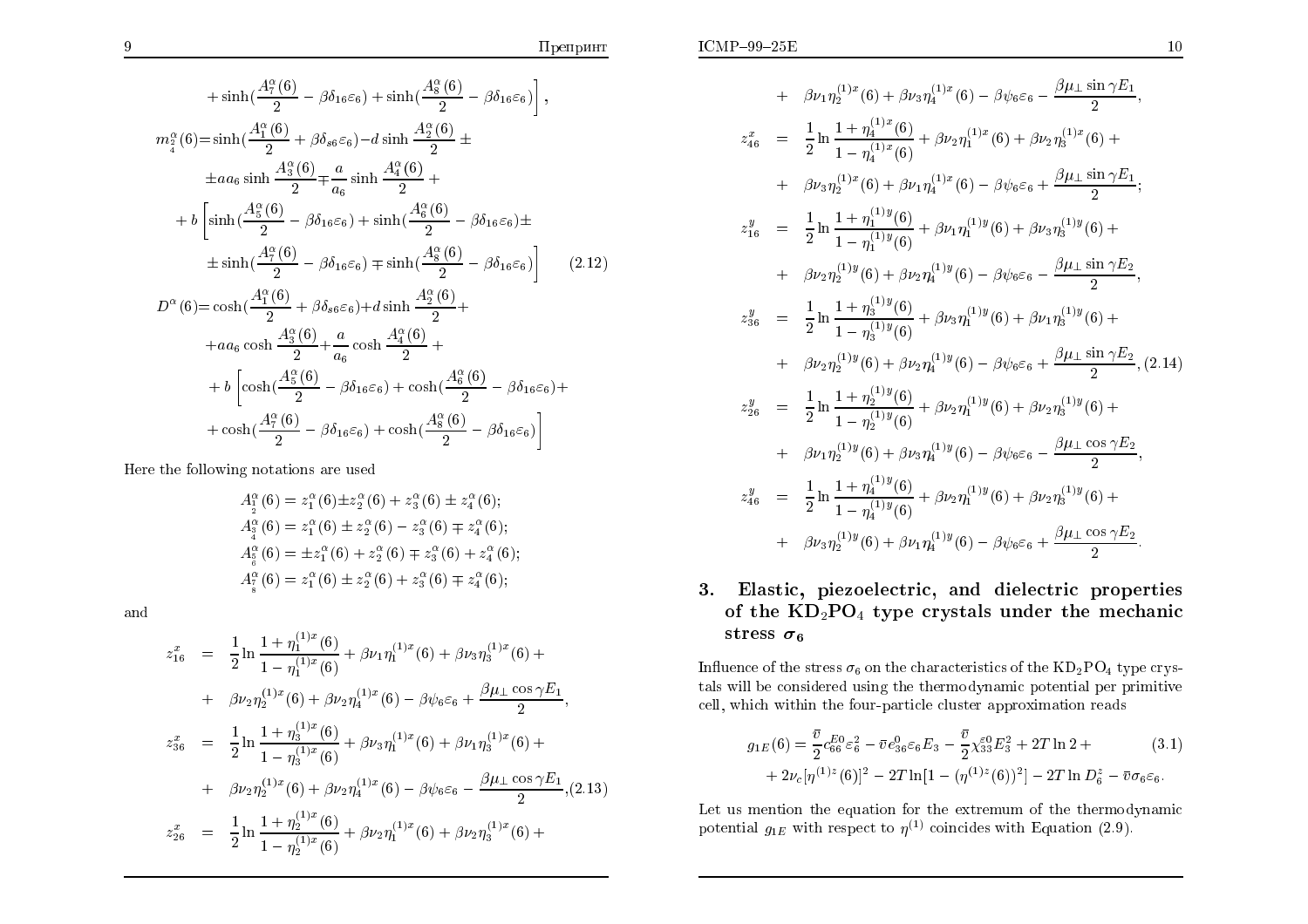From the thermodynamic equilibrium conditions

$$
\frac{1}{\bar{v}} \left( \frac{\partial g_{1E}(6)}{\partial \varepsilon_6} \right)_{E_3, \sigma_6} = 0, \qquad \frac{1}{\bar{v}} \left( \frac{\partial g_{1E}(6)}{\partial E_3} \right)_{\sigma_6} = -P_3
$$

we obtain

$$
\sigma_6 = c_{66}^{E0} \varepsilon_6 - e_{36}^0 E_3 + \frac{4\psi_6}{\bar{v}} \frac{m^2(6)}{D^2_{6}} + \frac{2\delta_{a6}}{\bar{v}D^2_{6}} M_{a6} - \frac{2\delta_{s6}}{\bar{v}D^z_{6}} M_{s6} + \frac{2\delta_{16}}{\bar{v}D^z_{6}} M_{16},
$$
  
\n
$$
P_3 = e_{36}^0 \varepsilon_6 + \chi_{33}^{\varepsilon 0} E_3 + 2 \frac{\mu}{v} \frac{m^2(6)}{D^z_{6}},
$$
\n(3.2)

where

$$
M_{a6} = aa_6 - \frac{a}{a_6}, \ M_{s6} = \sinh(2z_6^z + \beta \delta_{s6} \varepsilon_6), \ M_{16} = 4b \sinh(z_6^z - \beta \delta_{16} \varepsilon_6).
$$

From  $(3.2)$  we find the electric field

$$
E_3 = -h_{36}^0 \varepsilon_6 + k_{33}^{\varepsilon 0} \left( P_3 - 2 \frac{\mu}{v} \frac{m^z(6)}{D_6^z} \right), \tag{3.3}
$$

where  $h_{36}^0 = e_{36}^0/\chi_{33}^{50}$ ,  $k_{33}^{50} = 1/\chi_{33}^{50}$ . Substituting the expression (3.3) into  $(3.2)$ , we get

$$
\sigma_6 = c_{66}^{P0} \varepsilon_6 - h_{36}^0 \left( P_3 - 2 \frac{\mu}{v} \frac{m^z(6)}{D_6^z} \right) + \frac{4\psi_6}{\bar{v}} \frac{m^z(6)}{D_6^z} + \\ + \frac{2\delta_{a6}}{\bar{v}D_6^z} M_{a6} - \frac{2\delta_{s6}}{\bar{v}D_6^z} M_{s6} + \frac{2\delta_{16}}{\bar{v}D_6^z} M_{16}, \tag{3.4}
$$

where  $c_{66}^{P0} = c_{66}^{E0} + e_{36}^{0}h_{36}^{0}$ .

Expressions  $(3.3)$  and  $(3.4)$  can also be obtained from the conditions

$$
\frac{1}{\bar{v}} \left( \frac{\partial f}{\partial \varepsilon_6} \right)_{P_3} = \sigma_6, \qquad \frac{1}{\bar{v}} \left( \frac{\partial f}{\partial P_3} \right)_{\varepsilon_6} = E_3,
$$

whereas the free energy  $f$  is

$$
f(6) = g_{1E}(6) - \bar{v}P_3E_3.
$$
 (3.5)

Substituting the expressions  $(3.1)$  and  $(3.3)$  into  $(3.5)$ , we obtain

$$
f(6) = \frac{\bar{v}}{2} c_{66}^{P_0} \varepsilon_6^2 - \bar{v} h_{36}^0 \varepsilon_6 P_3 + \frac{\bar{v}}{2} k_{33}^0 P_3^2 - \frac{\bar{v}}{2} k_{33}^0 \left( 2 \frac{\mu}{\bar{v}} \eta^{(1)z}(6) \right)^2 + (3.6) + 2T \ln 2 + 2\nu_c [\eta^{(1)z}(6)]^2 - 2T \ln [1 - (\eta^{(1)z}(6))^2] - 2T \ln D_6^z.
$$

From the expression for the mean value of quasispin  $\langle \sigma_{\alpha f} \rangle$  (2.9) it follows that  $\mathcal{L}_{\text{max}}$ 

$$
\left(\frac{\partial \eta^{(1)}(6)}{\partial \varepsilon_6}\right)_{E_3} = \frac{\beta \theta_6}{D_6 - 2\varphi_6^{\eta} \varkappa_6},
$$

where

$$
\varkappa_6 = \cosh(2z_6 + \beta \delta_{s6} \varepsilon_6) + b \cosh(z_6 - \beta \delta_{16} \varepsilon_6) - \eta^{(1)}(6)m(6),
$$
  
\n
$$
r_6 = \delta_{s6} \cosh(2z_6 + \beta \delta_{s6} \varepsilon_6) - 2b\delta_{16} \cosh(z_6 - \beta \delta_{16} \varepsilon_6) +
$$
  
\n
$$
+ \eta^{(1)z}(6) \left[ -\delta_{s6} M_{s6} + \delta_{a6} M_{a6} + \delta_{16} M_{16} \right],
$$
  
\n
$$
\varphi_6^n = \frac{1}{1 - (\eta^{(1)}(6))^2} + \beta \nu_c, \theta_6 = -2\varkappa_6 \psi_6 + r_6.
$$

Hence, the coefficient of piezoelectric stress  $e_{36}$  is

$$
e_{36} = -\left(\frac{\partial \sigma_6}{\partial E_3}\right)_{\varepsilon_6} = \left(\frac{\partial P_3}{\partial \varepsilon_6}\right)_{E_3} = e_{36}^0 + \frac{2\mu_3}{v} \frac{\partial \theta_6}{D_6 - 2\varphi_6^{\eta} \varkappa_6}.\tag{3.7}
$$

In the paraelectric phase at  $\sigma_6 = 0$ , the coefficient of piezoelectric stress  $e_{36}$  equals

$$
e_{36}^{+} = e_{36}^{0} + \frac{\mu_3}{v} \frac{2\beta[-2(1+b)\psi_6 + \delta_{s6} - 2b\delta_{16}]}{-1 + 2b + 2a + d - 2\beta\nu_c(1+b)}.
$$
 (3.8)

Differentiating the expression for polarization  $(3.2)$  with respect to the field  $E_3$  at constant strain  $\varepsilon_6$  we obtain dielectric susceptibility of a clamped crystal

$$
\chi_{33}^{\varepsilon} = \left(\frac{\partial P_3}{\partial E_3}\right)_{\varepsilon_6} = \chi_{33}^0 + \bar{v}\frac{\mu^2}{v^2} \frac{1}{T} \frac{2\varkappa_6}{D_6 - 2\varkappa_6^a \varphi^e t a_6}.
$$
 (3.9)

Using the relations

$$
(D_6 - 2\varkappa_6\varphi_6^{\eta})\left(\frac{\partial\eta^{(1)}(6)}{\partial\varepsilon_6}\right)_{P_3} = \beta\theta_6 + \beta\mu_3\varkappa_6\left(\frac{\partial E_3}{\partial\varepsilon_6}\right)_{P_3},
$$

$$
(D_6 - 2\varkappa_6\varphi_6^{\eta})\left(\frac{\partial\eta^{(1)}(6)}{\partial\sigma_6}\right)_{E_3} = \beta\theta_6\left(\frac{\partial\varepsilon_6}{\partial\sigma_6}\right)_{E_3},
$$

where  $s_{66}^E = \left(\frac{\partial P_3}{\partial \sigma_6}\right)$  is the crystal compliance at constant electric field, we obtain the constant of piezoelectric stress  $h_{36}$ :

$$
h_{36} = -\left(\frac{\partial E_3}{\partial \varepsilon_6}\right)_{P_3} = -\left(\frac{\partial \sigma_6}{\partial P_3}\right)_{\varepsilon_6} = \frac{e_{36}}{\chi_{33}^{\varepsilon}}
$$
(3.10)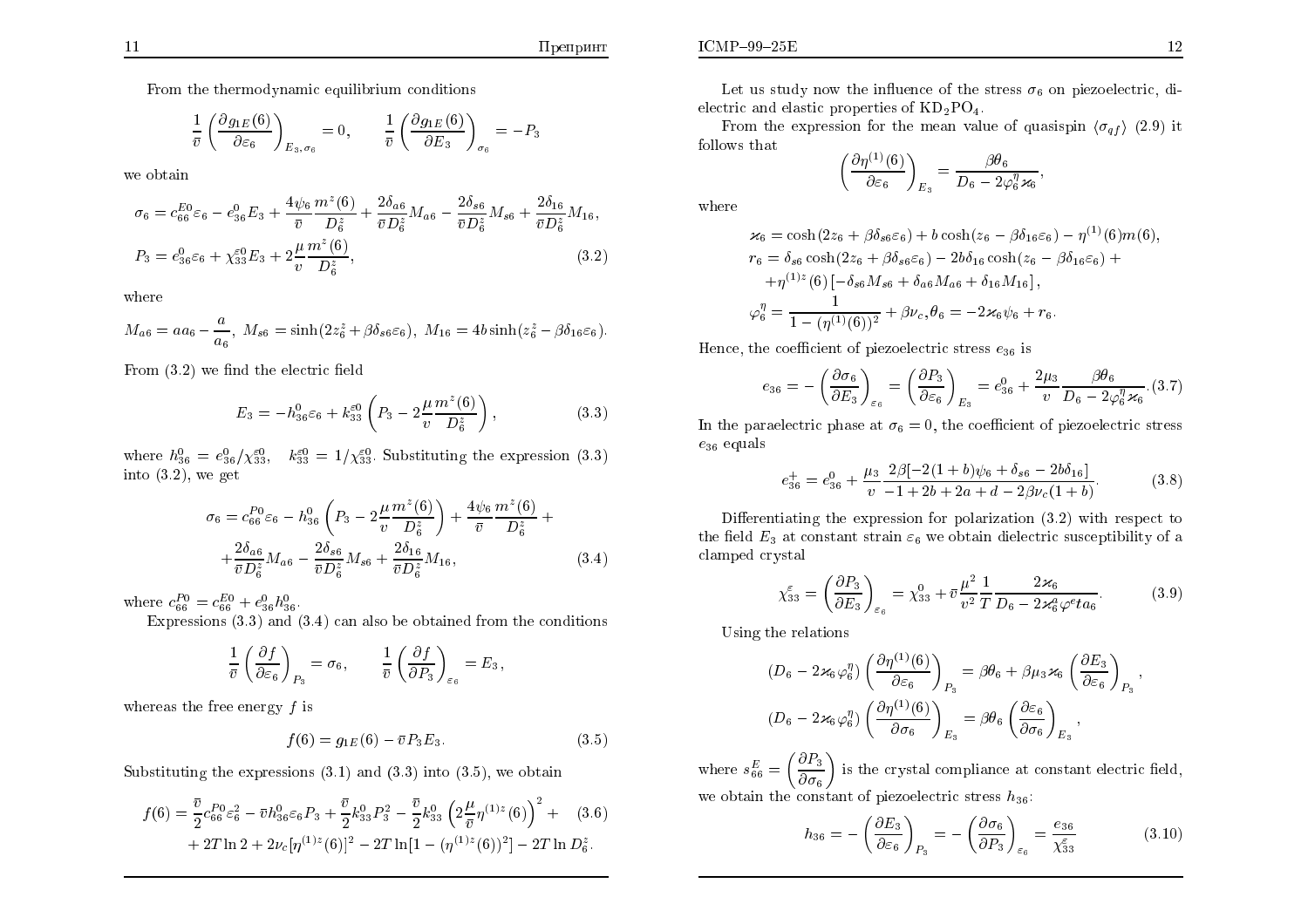and the coefficient of the piezoelectric strain

$$
d_{36} = e_{36} s_{66}^E. \tag{3.11}
$$

From  $(3.2)$  and  $(3.4)$  we get the expressions for the elastic constant  $c_{66}^E$  at constant field

$$
c_{66}^{E} = \left(\frac{\partial \sigma_{6}}{\partial \varepsilon_{6}}\right)_{E_{3}} = c_{66}^{E_{0}} + \frac{8\beta\psi_{6}}{\bar{v}} \frac{-\varkappa_{6}\psi_{6} + r_{6}}{D_{6} - 2\varkappa_{6}\varphi_{6}^{\eta}} - \frac{4\varphi_{6}^{\eta}r_{6}^{2}}{\bar{v}T D_{6}(D_{6} - 2\varkappa_{6}\varphi_{6}^{\eta})} - \frac{2\beta}{\bar{v}D_{6}} \left[\delta_{s6}^{2}\cosh(2z_{6} + \beta\delta_{s6}\varepsilon_{6}) + \delta_{a6}^{2}(ac_{6} + \frac{a}{c_{6}}) + 4b\delta_{16}^{2}\cosh(z_{6} - \beta\delta_{16}\varepsilon_{6})\right] + \frac{2\beta}{\bar{v}D_{6}} \left[-\delta_{s6}M_{s6} + \delta_{a6}M_{a6} + \delta_{16}M_{16}\right]^{2};
$$
\n(3.12)

and for the elastic constant  $c_{66}^P$  at constant polarization

$$
c_{66}^P = c_{66}^E + e_{36}h_{36}.\tag{3.13}
$$

In the paradectric phase at  $\sigma_6 = 0$  when  $\eta^{(1)}(6) = 0$ , the renormalized elastic constant for an unstrained crystal is

$$
c_{66}^{E+} = c_{66}^{E0} - \frac{4\psi_6}{\bar{v}T} \frac{-2(1+b)\psi_6 + \delta_{s6}}{\bar{v}T[-1+2b+2a-2\beta\bar{\nu}_c(1+b)]} + \frac{4\psi_6\delta_{s6}}{\bar{v}D_6^+T} - \frac{2}{\bar{v}T(1+4b+2a)}(\delta_{s6}^2 + 2a\delta_{a6}^2 + \delta_{16}).
$$
\n(3.14)

Hence, the relations  $(3.2)$ – $(3.4)$  take the form

$$
\sigma_6 = c_{66}^E \varepsilon_6 - e_{36} E_3, \qquad \sigma_6 = c_{66}^P \varepsilon_6 - h_{36} P_3,
$$
  
\n
$$
P_3 = e_{36} \varepsilon_6 + \chi_{33}^E E_3, \qquad E_3 = -h_{36} \varepsilon_6 + k_{33}^E P_3,
$$
 (3.15)

where  $k_{33}^{\varepsilon} = 1/\chi_{33}^{\varepsilon}$  is the inverse dielectric susceptibility. These relations can be also obtained within the phenomenological approach, but we preferred to have the microscopic expressions for  $c_{66}^E,$   $e_{36},$   $\chi_{33}^\varepsilon,$   $h_{36}$ 

From the system of equations (3.15) at  $E_3 = \text{const}$ 

$$
c_{66}^P \left( \frac{\partial \varepsilon_6}{\partial \sigma_6} \right)_{E_3} - h_{36} \left( \frac{\partial P_3}{\partial \sigma_6} \right)_{E_3} = 1,
$$
  

$$
-h_{36} \left( \frac{\partial \varepsilon_6}{\partial \sigma_6} \right)_{E_3} + k_{33}^{\varepsilon} \left( \frac{\partial P_3}{\partial \sigma_6} \right)_{E_3} = 0
$$
 (3.16)

we find the expressions for the coefficient of piezoelectric strain

$$
d_{36} = \left(\frac{\partial P_3}{\partial \sigma_6}\right)_{E_3} = \frac{h_{36}}{c_{66}^P k_{33}^{\varepsilon} - h_{36}^2} = \frac{e_{36}}{c_{66}^P - e_{36}h_{36}}\tag{3.17}
$$

and compliances at constant field

$$
s_{66}^E = \left(\frac{\partial \varepsilon_6}{\partial \sigma_6}\right)_{E_3} = \frac{k_{33}^{\varepsilon}}{c_{66}^E k_{33}^{\varepsilon} - h_{36}^2} = \frac{1}{c_{66}^P - e_{36}h_{36}} = \frac{1}{c_{66}^E}.\tag{3.18}
$$

From (3.15) at  $P_3$  = const we get

$$
c_{66}^{E} \left( \frac{\partial \varepsilon_6}{\partial \sigma_6} \right)_{P_3} - e_{36} \left( \frac{\partial E_3}{\partial \sigma_6} \right)_{P_3} = 1,
$$
  

$$
e_{36} \left( \frac{\partial \varepsilon_6}{\partial \sigma_6} \right)_{P_3} + \chi_{33}^{\varepsilon} \left( \frac{\partial E_3}{\partial \sigma_6} \right)_{P_3} = 0;
$$

hence the constant of piezoelectric strain is

$$
g_{36} = -\left(\frac{\partial E_3}{\partial \sigma_6}\right)_{P_3} = \frac{e_{36}}{\left(c_{66}^E + \frac{e_{36}^2}{\chi_{33}^2}\right)\chi_{33}^{\varepsilon}} = \frac{h_{36}}{c_{66}^E + e_{36}h_{36}} = \frac{h_{36}}{c_{66}^P},\quad(3.19)
$$

and compliance at constant polarization is

$$
s_{66}^{P} = \left(\frac{\partial \varepsilon_6}{\partial \sigma_6}\right)_{P_3} = \frac{1}{c_{66}^{E} + \frac{e_{36}^{2}}{\chi_{53}^{2}}} = \frac{1}{c_{66}^{P}}.
$$
 (3.20)

Differentiating the system  $(3.15)$  with respect to the field  $E_3$  at constant stress, we get

$$
c_{66}^E \left(\frac{\partial \varepsilon_6}{\partial E_3}\right)_{\sigma_6} - e_{36} = 0, \quad -e_{36} \left(\frac{\partial \varepsilon_6}{\partial E_3}\right)_{\sigma_6} + \left(\frac{\partial P_3}{\partial E_3}\right)_{\sigma_6} = \chi_{33}^{\varepsilon}.
$$
 (3.21)

Since

$$
d_{36} = \left(\frac{\partial \varepsilon_6}{\partial E_3}\right)_{\sigma_6}
$$

then the dielectric susceptibility at  $\sigma_6 = \text{const}$  is

$$
\chi_{33}^{\sigma} = \left(\frac{\partial P_3}{\partial E_3}\right)_{\sigma_6} = \chi_{33}^{\varepsilon} + e_{36}d_{36}.\tag{3.22}
$$

Hence, we obtained the microscopic expressions for  $c_{66}^E$ ,  $e_{36}$ , and  $\chi_{33}^{\varepsilon}$ ; the other characteristics are expressed via them.

Let us calculate now the transverse dielectric susceptibility of the  $KD_2PO_4$  type crystals in the presence of stress  $\sigma_6$  defined as

$$
\chi_{11}^{\varepsilon} = \frac{\mu_{\perp} \cos \gamma}{v} \left( \frac{\partial \eta_{1}^{(1)x}(6)}{\partial E_1} - \frac{\partial \eta_{3}^{(1)x}(6)}{\partial E_1} \right) + \n+ \frac{\mu_{\perp} \sin \gamma}{v} \left( -\frac{\partial \eta_{2}^{(1)x}(6)}{\partial E_1} + \frac{\partial \eta_{4}^{(1)x}(6)}{\partial E_1} \right).
$$
\n(3.23)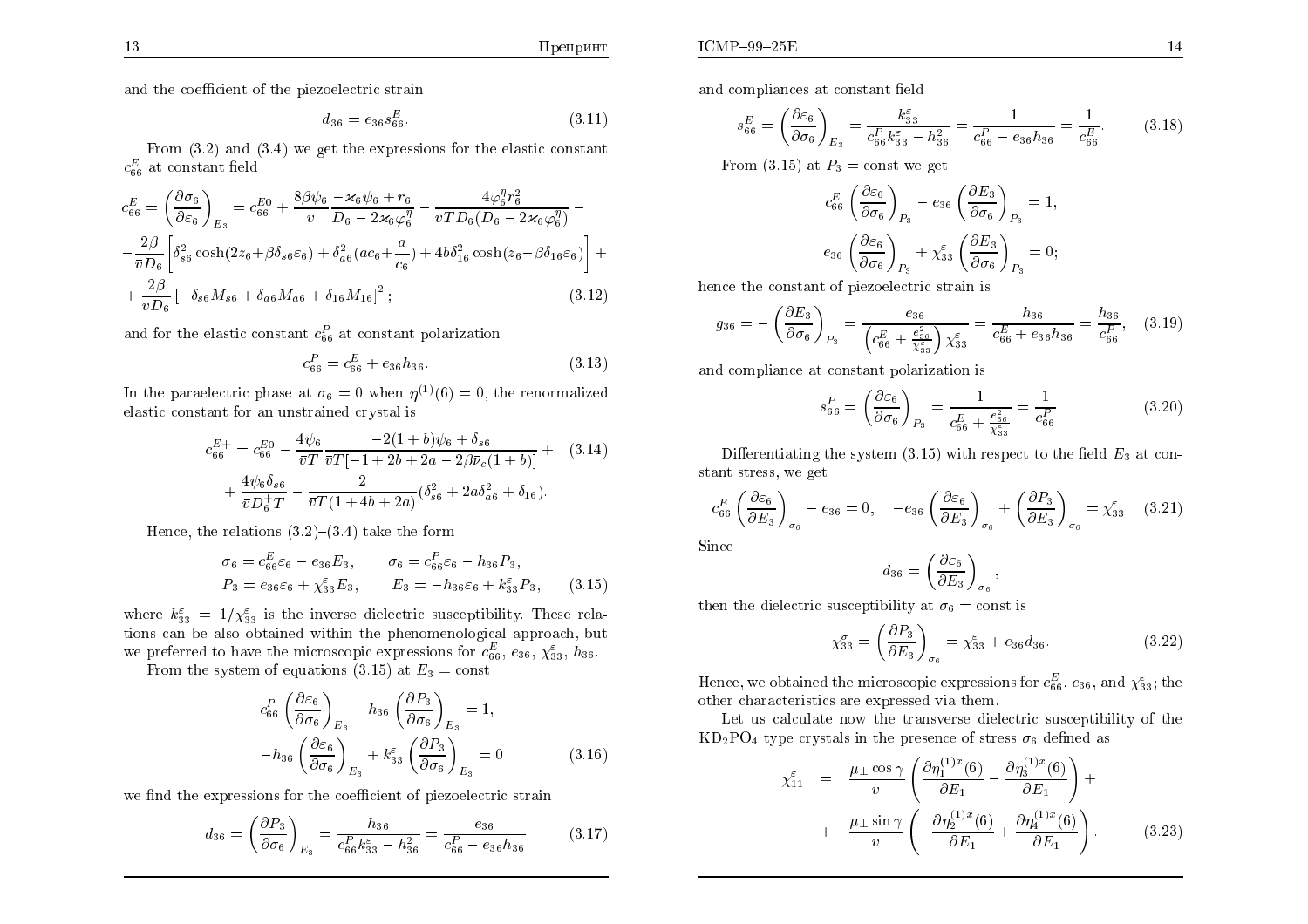Using the relations  $(2.11)$ – $(2.14)$  we obtain the following system of equations

$$
\beta\mu_{\perp}(\cos\gamma\varkappa_{6}^{a} - M_{a6}\sin\gamma) =
$$
\n
$$
= (D_{6} - \varkappa_{6}^{a}\varphi_{6}^{a}) \frac{\partial (\eta_{1}^{(1)x}(6) - \eta_{3}^{(1)x}(6))}{\partial E_{1}} - M_{a6}\varphi_{6}^{a} \frac{\partial (\eta_{4}^{(1)x}(6) - \eta_{2}^{(1)x}(6))}{\partial E_{1}}
$$
\n
$$
\beta\mu_{\perp}(M_{a6}\cos\gamma - \sin\gamma\varkappa_{6}^{a}) =
$$
\n
$$
= (D_{6} - \varkappa_{6}^{a}\varphi_{6}^{a}) \frac{\partial (\eta_{4}^{(1)x}(6) - \eta_{2}^{(1)x}(6))}{\partial E_{1}} - M_{a6}\varphi_{6}^{a} \frac{\partial (\eta_{1}^{(1)x}(6) - \eta_{3}^{(1)x}(6))}{\partial E_{1}},
$$

where the following notations are used

$$
\varkappa_6^a = aa_6 + \frac{a}{a_6} + 2b\cosh(z_6 - \beta \delta_{16}\varepsilon_6), \quad \varphi_6^a = \frac{1}{1 - (\eta^{(1)}(6))^2} + \beta(\nu_1 - \nu_3).
$$

In the result

$$
\chi_{11}^{\varepsilon} = \bar{v} \frac{\mu_{\perp}^{2}}{v^{2}} \frac{1}{T} \frac{(D_{6} - \varphi_{6}^{a} \varkappa_{6}^{a}) \varkappa_{6}^{a} - \varphi_{6}^{a} M_{a_{6}}^{2}}{(D_{6} - \varphi_{6}^{a} \varkappa_{6}^{a})^{2} - (\varphi_{6}^{a} M_{a_{6}})^{2}} + \frac{\bar{v} \frac{\mu_{\perp}^{2}}{v^{2}} \frac{1}{T} \frac{D \varkappa_{6}}{(D_{6} - \varphi_{6}^{a} \varkappa_{6}^{a})^{2} - (\varphi_{6}^{a} M_{a_{6}})^{2}} \sin 2\gamma.
$$
 (3.24)

# 4. Influence of stress  $\sigma_6$  on thermal properties of the  $KD_2PO_4$  type crystals

Molar entropy of the deuteron subsystem of  $KD_2PO_4$  type crystals under stress  $\sigma_6$  reads

$$
S_6 = -R\left(\frac{\partial f_6}{\partial T}\right)_{P_3,\varepsilon_6} = R\left\{2\ln 2 + 2\ln[1 - (\eta^{(1)}(6))^2] + 2\ln D_6 + \right. \\ + 4T\varphi_6^T\eta^{(1)}(6) + \frac{2M_6}{D_6}\right\},\tag{4.1}
$$

where  $R$  is the gas constant, and

$$
\varphi_6^T = -\frac{1}{T^2} (\bar{\nu}_c \eta^{(1)}(6) - \psi_6 \varepsilon_6),
$$
\n
$$
M_6 = 4b \frac{w}{T} \cosh z_6 + d \frac{w_1}{T} + \left( ac_6 + \frac{a}{c_6} \right) \frac{\varepsilon}{T} + \left( ac_6 - \frac{a}{c_6} \right) \frac{\delta_6 \varepsilon_6}{T}.
$$
\n(4.2)

$$
\Delta C_6^{\sigma} = T \left( \frac{\partial S}{\partial T} \right)_{\sigma} = \Delta C_6^{\varepsilon} + q_6^P \alpha_6, \tag{4.3}
$$

where  $\Delta C_6^{\varepsilon}$  is the molar specific heat at constant strain

$$
\Delta C_6^{\varepsilon} = q_6^{P,\varepsilon} + q_6^{\varepsilon} p_6^{\sigma}.
$$
\n(4.4)

Using the relations  $(4.1)$  we obtain

$$
q_6^{P,\varepsilon} = \left(\frac{\partial S_6}{\partial T}\right)_{P_3,\varepsilon_6} =
$$
\n
$$
= \frac{2R}{D_6} \left\{ 2T\varphi_6^T \left[2\varkappa_6 T \varphi_6^T + 2(q_6 - \eta^{(1)}(6)M_6)\right] + N_6 - \frac{M_6^2}{D_6} \right\},
$$
\n
$$
q_6^{\varepsilon} = \left(\frac{\partial S_6}{\partial P_3}\right)_{\varepsilon_6,T} = \frac{v}{\mu_3} \frac{2RT}{D_6} \varphi_6^T \left\{2\varkappa_6 T \varphi_6^T + \left[q_6 - \eta^{(1)}(6)M_6\right]\right\}
$$
\n(4.5)

is the polarization heat at given  $\varepsilon_6$ ,

$$
q_6^P = \left(\frac{\partial S_6}{\partial \varepsilon_6}\right)_{P_3,T} = \frac{2R}{D_6} \left\{ 2T\varphi_6^T \left( -2\varkappa_6\psi_6 + r_6 \right) - 2[q_6 - \eta^{(1)}(6)M_6]\psi_6 \right\} -\lambda_6 + \frac{M_6}{D_6} \left( -\delta_{s6}M_{s6} + \delta_{a6}M_{a6} + \delta_{16}M_{16} \right) \right\},
$$

is the deformation heat at given  $P_3$ , where

$$
N_6 = \frac{1}{T^2} \Big[ (\varepsilon + \delta_{a6}\varepsilon_6)^2 a a_6 + (\varepsilon - \delta_{a6}\varepsilon_6)^2 \frac{a}{a_6} + 4b w^2 \cosh(z_6^z - \beta \delta_{16}\varepsilon_6) ++ w_1^2 d - (\delta_{s6}\varepsilon_6)^2 \cosh(2z_6 + \beta \delta_{a s}\varepsilon_6) ++ (\delta_{16}\varepsilon_6)^2 4b \cosh(z_6 - \beta \delta_{16}\varepsilon_6) + (\delta_{16}\varepsilon_6 w) 8b \cosh(z_6 - \beta \delta_{16}\varepsilon_6) \Big],q_6 = \frac{1}{T} [-\delta_{s6}\varepsilon_6 \cosh(2z_6 + \beta \delta_{a s}\varepsilon_6) + \delta_{16}\varepsilon_6 2b \cosh(z_6 - \beta \delta_{16}\varepsilon_6) ++ 2b w \cosh(z_6 - \beta \delta_{16}\varepsilon_6)],\lambda_6 = \frac{1}{T} [-\delta_{s6}^2 \varepsilon_6 \sinh(2z_6 + \beta \delta_{a s}\varepsilon_6) + \delta_{16}^2 \varepsilon_6 4b \cosh(z_6 - \beta \delta_{16}\varepsilon_6) ++ \delta_{a6} \Big( a a_6 (\varepsilon + \delta_{a6}\varepsilon_6) - \frac{a}{a_6} (\varepsilon - \delta_{a6}\varepsilon_6) \Big) + \delta_{16} w \varepsilon_6 4b \sinh(z_6 - \beta \delta_{16}\varepsilon_6) \Big].
$$

In (4.3) and (4.4)  $p_6^{\sigma} = (\partial P_3/\partial T)_{\sigma,E_3}$  is the pyroelectric coefficient, and  $\alpha_6 = (\partial \varepsilon_6/\partial T)_\sigma$  is the thermal expansion coefficient.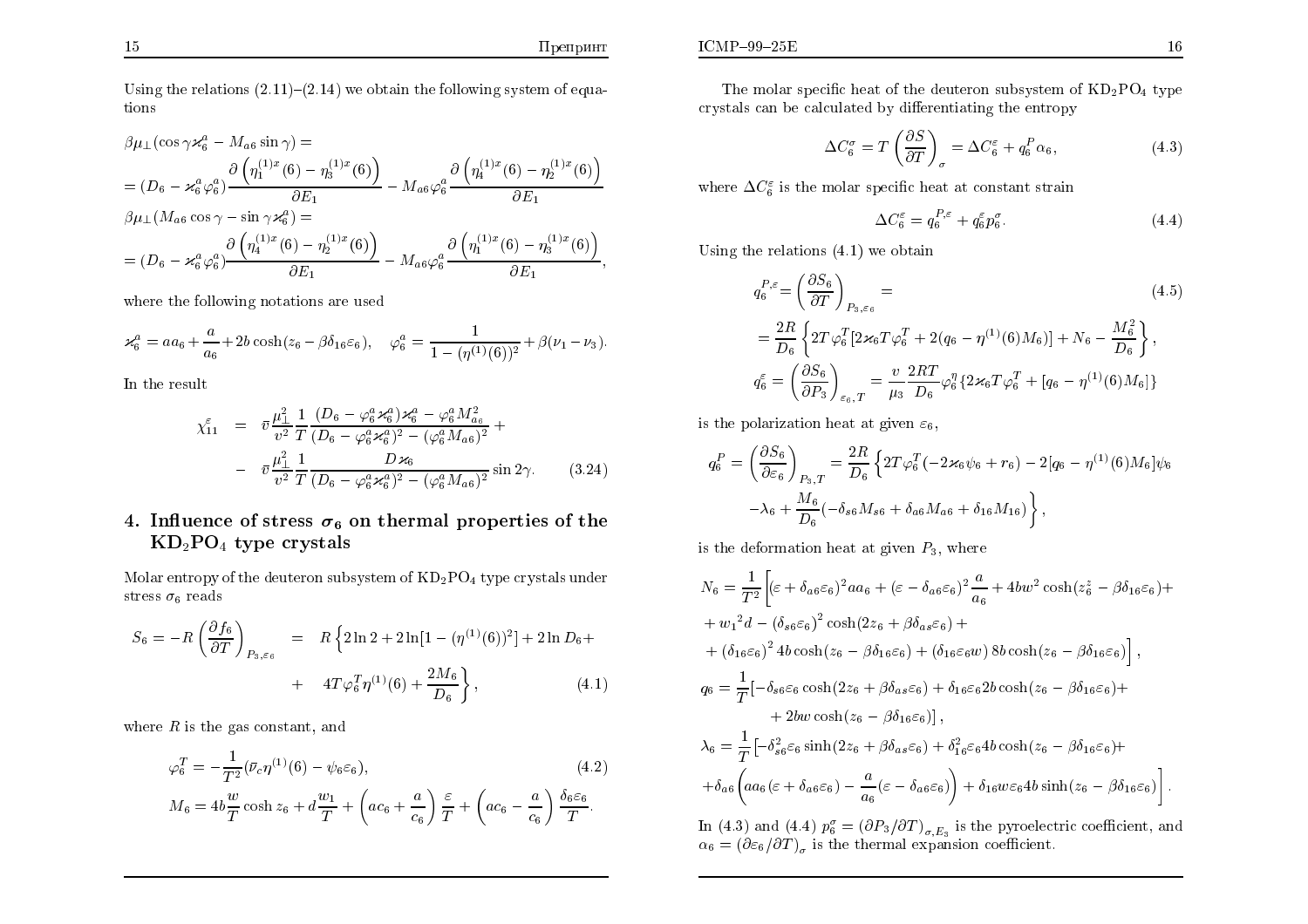From relations  $(3.15)$  we get

$$
p_6^{\sigma} = p_6^{\varepsilon} + e_{36}\alpha_6,\tag{4.6}
$$

where

$$
p_6^{\varepsilon} = \frac{\mu_3}{v} \frac{2}{T} \frac{2 \varkappa_6 T \varphi_6^T + [q_6 - \eta^{(1)}(6)M_6]}{D_6 - 2 \varkappa_6 \varphi_6^{\eta}},
$$
(4.7)

and the thermal expansion coefficient reads

$$
\alpha_6 = \frac{-p_6 + h_{36}p_6^{\varepsilon}}{c_{66}^E},\tag{4.8}
$$

where  $p_6 = \left(\frac{\partial \sigma_6}{\partial T}\right)_{p_3,\varepsilon_6} = q_6^p$  is the thermal pressure.

#### 5. Discussion

Before going into the discussion of the proposed in previous sections theory, let us note that, strictly speaking, this theory can be valid for a completely deuterated  $KD_2PO_4$  crystal only, whereas the vast majority of experimental data concerns the crystals, deuterated partially (see [15-20]). Nevertheless, as the relaxational character of dielectric dispersion in  $K(H_{1-x}D_x)_2PO_4$  crystals implies, tunneling effects in them are most likely suppressed by the short-range correlations between hydrogens  $[21-$ 23. So at least in the case of high deuteration, we are allowed to neglect tunneling and apply the theory to partially deuterated crystals as well. Hereafter we shall consider the crystal with nominal deuteration  $x = 0.89$ with the transition temperature  $T_{C0} = 210.7$  K, for which experimental data for the relevant elastic, piezoelectric, and dielectric characteristics are available.

As the values of the theory parameters  $\varepsilon$  and w we choose those found in [24,25], which at  $\sigma_6 = 0$  provide a satisfactory agreement of the calculated curves with the experimental data for spontaneous polarization, specific heat, static and dynamic dielectric permittivities of the crystal.

To determine the deformation potentials and "seed" quantities, we use the experimental data of [19,20] for the temperature dependences of the coefficient of piezoelectric strain  $d_{36}$ , dielectric susceptibility  $\chi_{33}$ , and compliance  $s_{66}^E$  at  $\sigma_6 = 0$ . Using the known relations between dielectric, elastic and piezoelectric characteristics and having the values of  $d_{36}$ ,  $\chi_{33}^{\sigma}$ , and  $s_{66}^E$  we can calculate the piezoelectric constants  $e_{36}$ ,  $h_{36}$ ,  $g_{36}$ , elastic characteristics  $c_{66}^P$ ,  $c_{66}^E$ ,  $s_{66}^P$ , and dielectric susceptibility  $\chi_{33}^{\varepsilon}$ .

Analogous calculations were carried out also for  $x = 0$  using the data of [16–18]. Let us mentions that the experimental values of  $d_{36}$  or  $c_{66}^E$  do not agree with the results presented in [15].

The deformation potentials  $\psi_6$  and  $\delta_{s6}$ , and the parameter of the longrange interaction  $\nu$  were found from the condition that the transition temperature at  $\sigma_6 = 0$  was  $T_{\text{C0}} = 210.7$  K, and that the best description of the  $e_{36}$ ,  $s_{66}^E$ , and  $\varepsilon_{33}^{\sigma}$  temperature curves was obtained. Let us note that we get the best fit if the following constraint

$$
\delta_{s6} = 325 + 2\psi_6 \exp(-\frac{w}{T_{C0}})
$$
\n(5.9)

is held. By changing  $\psi_6$  (or  $\delta_{s6}$ ) we can slightly alter the theoretical slopes  $\partial h_{36}/\partial T$  and  $\partial g_{36}/\partial T$  at  $T > T_{C0}$ . So, fitting the theoretical temperature dependences of the piezomodules  $h_{36}$  and  $g_{36}$  to experimental points, we choose the values of  $\psi_6$  and  $\delta_{s6}$ . It should, however. be noted that we can vary  $\delta_{\rm sf}$  rather strongly (from 0 up to the adopted in this paper value), provided Eq. 5.9 is obeyed, and still obtain a fair description of  $h_{36}$  and  $g_{36}$ .

The adopted value of the long-range interaction parameter is much lower than the one used in the theories where spontaneous strain is not taken into account [14]. Low  $\nu$  allows us to describe the paraelectric Curie constant and ferroelectric spontaneous polarization with the same value of the effective dipole moment  $\mu_3$  strictly determined by the experimental saturation polarization.

The values of  $\delta_{a6}$  and  $c_{66}^{E0}$  were chosen by fitting to experimental data the calculated  $s_{66}^E(T)$  and  $c_{66}^P(T)$  dependences. Moderate values of  $\delta_{16}$ (splitting of the single-ionized deuteron configurations) do not perceptibly affect the calculated curves, and its larger values only make the fitting worse. Hence, for the sake of simplicity we neglect this splitting, taking  $\delta_{16} = 0$ .

The "seed"  $e_{36}^0$  and  $\chi_{33}^{\epsilon 0}$  are merely the high temperature limits of experimental temperature dependences  $e_{36}$  and  $\chi_{33}^{\varepsilon}$ .

The adopted values of the theory parameters are presented in Table 1.

Table 1. The theory parameters.

|  | w             | $\nu_c$ | $\psi_6$ | $\sigma_{s6}$ | $\sigma_{a6}$                     | $\delta_{16}$ $c_{66}^{E0}$ $\cdot$ 10 <sup>-10</sup>             | $\mu_3/v$ | ∈36                 | ∿აა |
|--|---------------|---------|----------|---------------|-----------------------------------|-------------------------------------------------------------------|-----------|---------------------|-----|
|  | $^{\prime}$ N |         |          |               |                                   | $\sqrt{\frac{(\text{dyn/cm}^2)}{(\mu C/cm^2)} (\text{esu/cm}^2)}$ |           |                     |     |
|  |               |         |          |               | 88.3 778 35.976  -250 1750 -187.5 | 7.0                                                               | 6.21      | $0.42 \cdot 10^{4}$ |     |

To find the order parameter  $\eta^{(1)}$  and strain  $\varepsilon_6$  we minimize the thermodynamic potential  $q_{1E}(6)$  with respect to  $\eta^{(1)}$  and determine  $\varepsilon_6$  from Eq.  $(3.2)$ .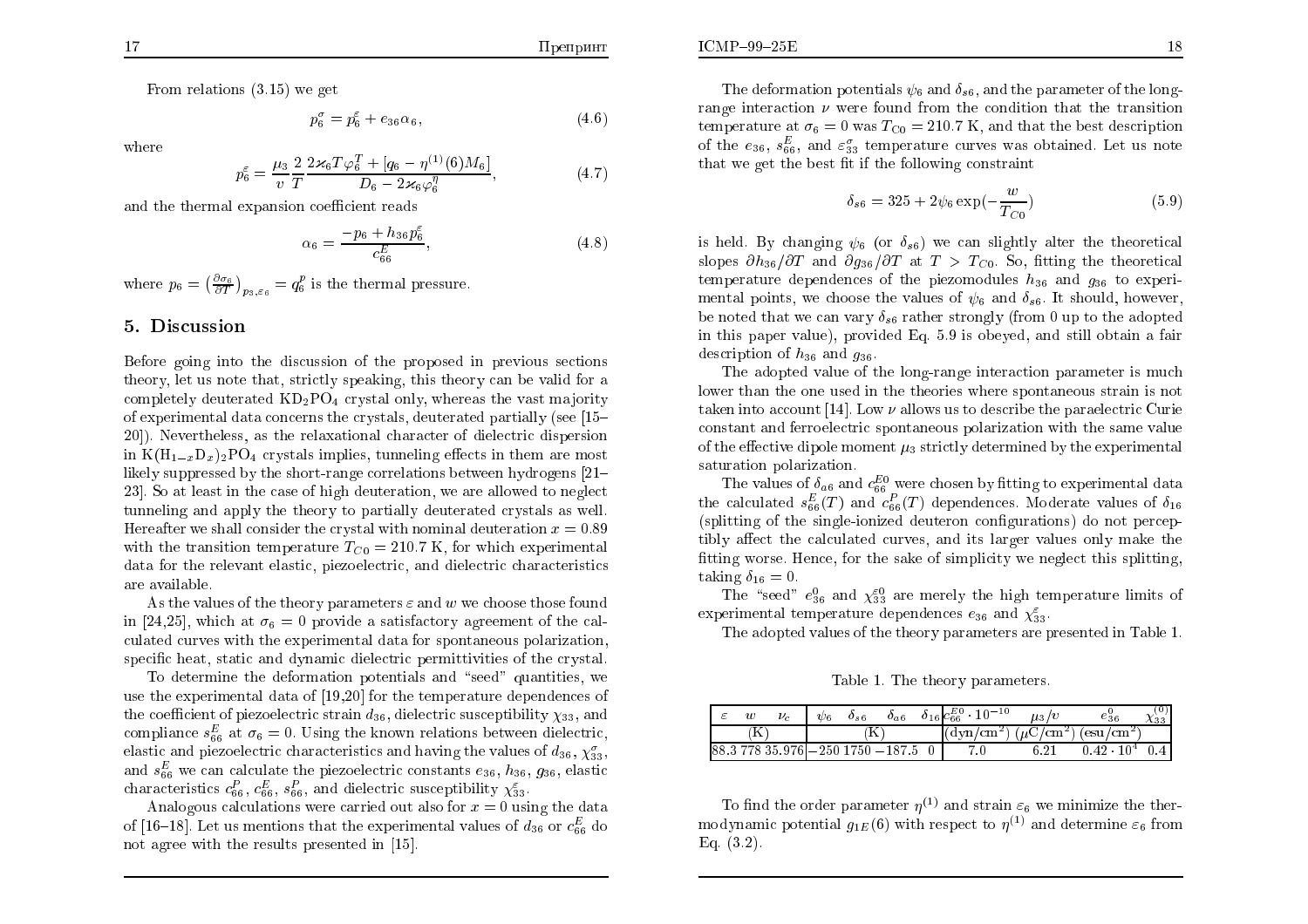Let us demonstrate how the presented theory desribes the physical characteristics of the crystal related to the strain  $\varepsilon_6$  and polarization  $P_3$  at  $\sigma_6 = 0$ . As one can see, the theoretical results are in a good quantitative agreement with the experimental data in the paraelectric phase.

In fig. 2 we plot the dependence of the compliance  $s_{66}^E$  and elastic constants  $c_{66}^E$  and  $c_{66}^P$  of the K(H<sub>0.11</sub>D<sub>0.89</sub>)<sub>2</sub>PO<sub>4</sub> crystal on  $\Delta T = T - T_C$ at  $\sigma_6 = 0$ . Here we also presented the experimental data for  $x = 0.89$ [20] and  $x = 0.00$  [15,18]. As one can see, the theoretical results are in a good quantitative agreement with the experimental data of [20] in the paraelectric phase. The compliance  $s_{66}^E$  at  $T \to T_C$  has an anomalous increase, whereas the elastic constant  $c_{66}^E$  vanishes at the Curie point. The elastic constant  $c_{66}^P$  at  $T < T_C$  is nearly constant with temperature, only has an about 6% decrease at  $T = T_{\rm G}$ , and slightly increases in the paraelectric phase. That accords with the conclusions of [30], where it was shown that the ferroelectric phase transition in  $KH_2PO_4$  did not affect the magnitude of  $s_{66}^P$ , and hence of  $c_{66}^P$ . According to the data of [15], at  $x = 0.0$  the elastic constant  $c_{66}^P$  slightly decreases with temperature in the paraelectric phase.



Figure 2. Temperature dependence of compliance  $s_{66}^{E}$ :  $\bullet$  - [20],  $\Delta - s_{66}^{E} = 1/c_{66}^{E}$  [18] and elastic constants  $c_{66}^{E}$  and  $c_{66}^{E}$ :  $\blacktriangle - c_{66}^{E} = 1/s_{66}^{E}$  [20],  $c_{66}^{P} = \frac{1}{s_{66}^{E}} +$  $d_{36}^2/S_{66}^{E2}\chi_{33}^{\varepsilon}$  [19,20];  $\circ$  - [18];  $\square$  - [15]

Temperature dependence of the coefficient of piezoelectric strain  $d_{36}$ 

and coefficient of piezoelectric stress  $e_{36}$  of the K(H<sub>0.11</sub>D<sub>0.89</sub>)<sub>2</sub>PO<sub>4</sub> crystal at  $\sigma_6 = 0$  is shown in fig. 3. A satisfactory agreement of the presented theory with the experimental data of [19] for  $d_{36}$  and with the data obtained from the formula  $e_{36} = d_{36}[19]/s_{66}^E[20]$  is observed. At  $T \to T_C$ coefficients  $d_{36}$  and  $e_{36}$  sharply increase. In the ferroelectric phase, the calculated coefficients  $d_{36}$  and  $e_{36}$  sharply decrease with a rate much higher than in the paraelectric phase.



Figure 3. Temperature dependence of coefficient of piezoelectric strain  $d_{36}$ (left, experimental points taken from [19] -  $\bullet$  (x = 0.89), [16,17] -  $\circ$  (x = 0.00),  $[15]$  –  $\Box$  (x = 0.00)) and coefficient of piezoelectric stress  $e_{36}$  (right,  $\triangle$  –  $e_{36} = \frac{d_{36}[19]}{5^{E}[20]}$ ;  $\diamond$  - [16,17],  $\square$  - [15]).

Temperature dependence of the calculated constant of piezoelectric stress  $h_{36}$  and constant of piezoelectric strain  $g_{36}$  at  $\sigma_6 = 0$  is shown in fig. 4 along with the obtained using the experimental data of [18, 19 values of  $h_{36}$  and  $g_{36}$  for  $x = 0.89$  and the data of [15] for  $x =$ 0.00. The piezoelectric constants  $h_{36}$  or  $g_{36}$  do not have singularities at the ferroelectric transition; therefore they are called "true" piezoelectric constants of the crystals.

In fig. 5 we plot the temperature dependences of the dielectric permittivities of a free  $(\varepsilon_{33}^{\sigma})$  and clamped  $(\varepsilon_{33}^{\varepsilon})$  crystals at  $\sigma_6 = 0$  along with the experimental data of [19] for  $\varepsilon_{33}^{\sigma}$ . The "experimental" data for the dielectric permittivity  $\varepsilon_{33}^{\varepsilon}$  were calculated using the relation  $\varepsilon_{33}^{\varepsilon} = \varepsilon_{33}^{\sigma} - 4\pi e_{36} d_{36}.$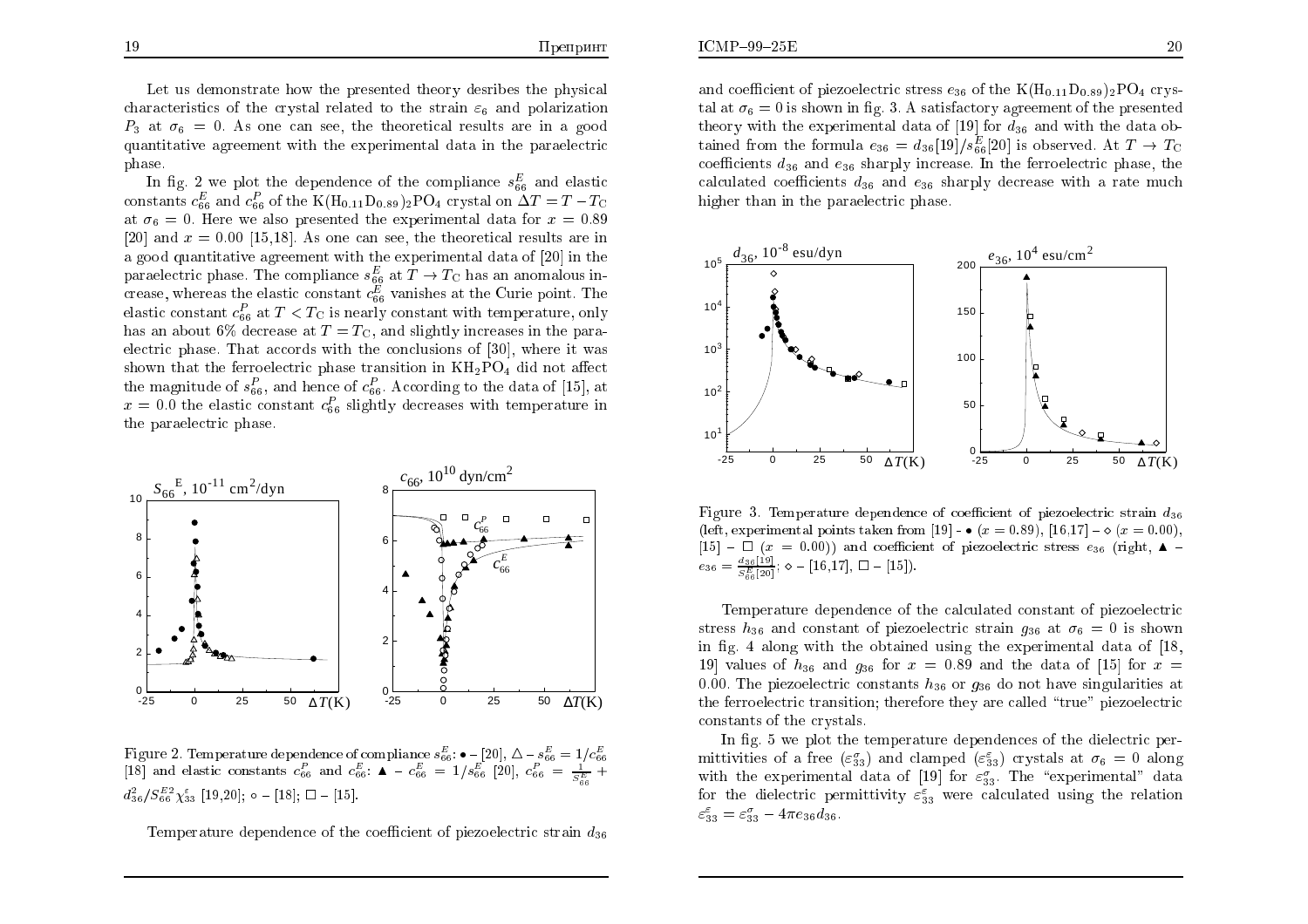

Figure 4. Temperature dependence of constant of piezoelectric stress  $h_{36}$  (left,  $A - h_{36} = d_{36} [19]/S_{66}^E \chi_{33}^{\epsilon} [20], \Box - [15]$  and constant of piezoelectric strain  $g_{36}$ (right,  $\Delta - g_{36} = d_{36}/\chi_{33}^{\epsilon}$  [5],  $\Box -$  [15]).



Figure 5. Temperature dependence of dielectric permittivity of a free crystal  $\varepsilon_{33}^{\sigma}$  (left,  $\blacksquare$  - [19]) and dielectric permittivity of a clamped crystal  $\varepsilon_{33}^{\varepsilon}$  (right,  $\blacktriangle - \varepsilon_{33}^{\varepsilon} = \varepsilon_{33}^{\sigma} - \frac{d_{36}^2}{S_{\infty}^E}$  [19,20]).

The presented graphs indicate that one can describe the temperature peculiarities of these dielectric, piezoelectric, and elastic properties of  $KD_2PO_4$  attributing those pecularities to deuteron subsystem only,

with the heavy ions lattice counterpart considered as background and temperature independent one. However, since we cannot unambigously set the values of  $\psi_6$  and  $\delta_{s6}$ , we are not in position to determine what are the relative weights in these peculiarities of piezoelectric coupling, described by the parameter  $\psi_6$ , and of the short-range up-down deuteron configurations splitting, induced by strain  $\sigma_6$  and described by the parameter  $\delta_{s6}$ .

In fig. 6 the dependences of the thermodynamic potential  $q_{1E}$  on the order parameter  $\eta^{(1)}$  at different values of temperature and stress  $\sigma_6$  are presented. The behavior of  $g_{1E}$  at zero stress  $\sigma_6$  is usual for the first order phase transition: a little below the transition point  $g_{1E}$  has three minina – one at  $\eta^{(1)} = 0$  and two symmetric ones  $\pm \eta^{(1)} \neq 0$ . The last two are of the same depth and lower than the one at  $\eta^{(1)} = 0$ . At  $T = T_C$ all minima are of the same depth (criterion of the phase transition), and at  $T > T_{\rm C}$  the central minimum becomes the deepest. At higher temperatures the minima of  $q_{1E}$  at  $\eta^{(1)} \neq 0$  disappear.

Under stress  $\sigma_6$ , the dependence of  $g_{1E}(\eta^{(1)})$  becomes asymmetric; the lower values of the thermodynamic potential are at those values of the order parameter, the sign of which coincide with the sign of the stress.



Figure 6. Dependences of the thermodynamic potential  $q_{1E}$  on the order parameter  $\eta^{(1)}$  at different values of stress  $\sigma_6$ .

In fig. 7 we plot the dependences of the solutions of the equation for the thermodynamic potential  $g_{1E}$  extremum and the corresponding values of  $q_{1E}$  on temperature at different values of stress  $\sigma_6$  in the vicinity of the transition point.

Equation  $(2.9)$  may have up to five different solutions, three of which correspond to minimuma, and two correspond to maxima of the thermodynamic potential. One of the minimum  $-$  the central one  $-$  is at small values of the order parameter, and the sign of  $\eta^{(1)}$  coincides with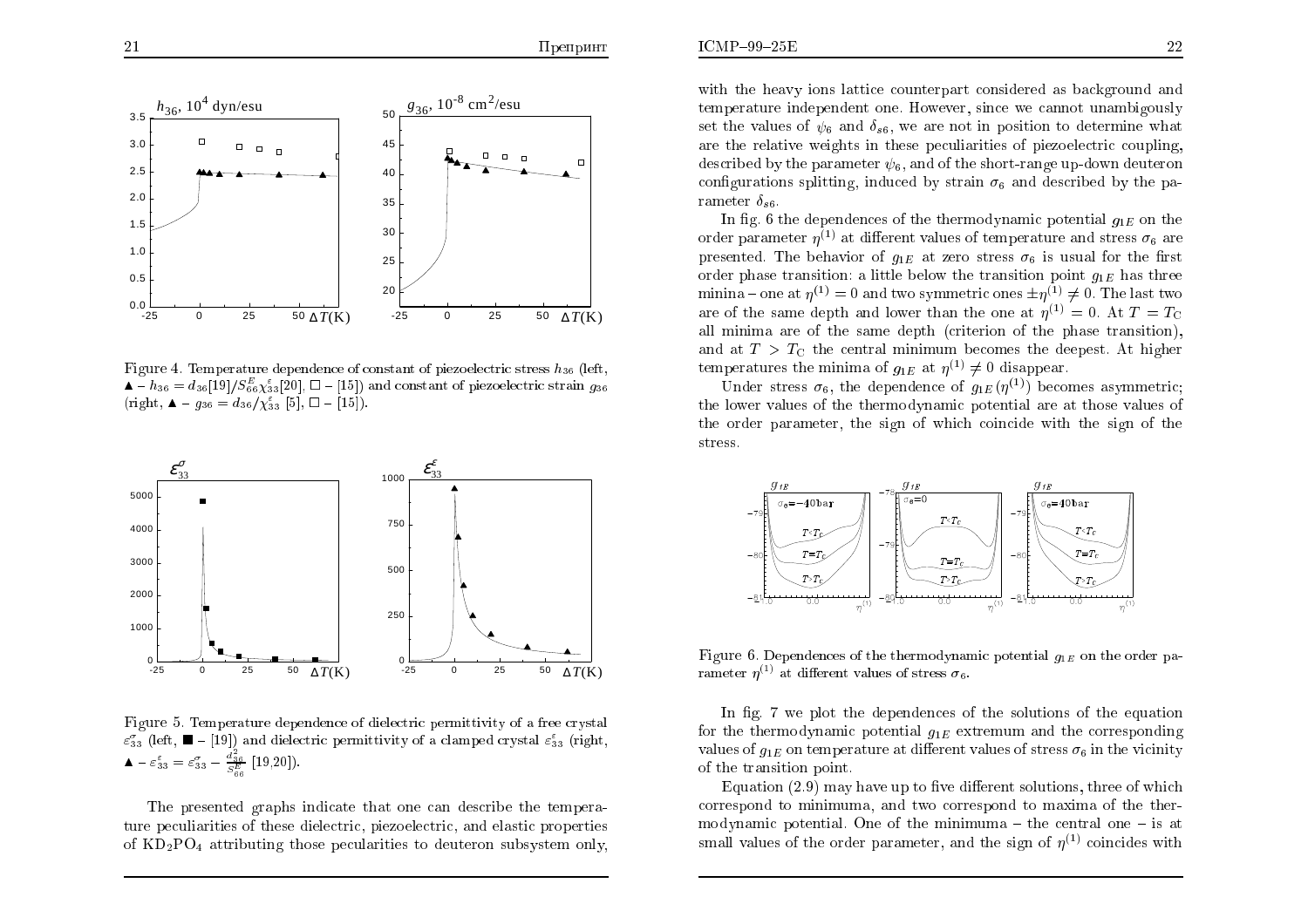the stress is deeper.



Figure 7. Temperature dependences of the thermodynamic potential and solutions of equation for the order parameter at different values of stress  $\sigma_6$ : a) 0 bar, b) 40 bar, c) 77 bar, d) 100 bar.  $\circ$  and  $\bullet$  correspond to maxima and minima of the thermodynamic potential, respectively.

Let  $\eta_1^{(1)} < 0$ ,  $\eta_2^{(1)} \approx 0$ , and  $\eta_3^{(1)} > 0$  be the possible solutions of Equation (2.9), corresponding to the minimum of  $g_{1E}$ . As one can see (fig. 7), at  $\sigma_6 > 0$ 

 $q_{1E}(\eta_2^{(1)}) < q_{1E}(\eta_2^{(1)})$  at  $T < T_{\rm G}$ ,  $q_{1E}(\eta_{2}^{(1)})=q_{1E}(\eta_{2}^{(1)})$  at  $T=T_{\rm G}$ , (the phase transition criterion)  $q_{1E}(n_2^{(1)}) > q_{1E}(n_2^{(1)})$  at  $T > T_C$ .

The temperature of the first order phase transition at which the branches of the thermodynamic potential intersect, increases with stress  $\sigma_6$ , and the values of  $\eta_2^{(1)}$  at the transition point increase, whereas  $\eta_3^{(1)}$ decrease. A decrease in the magnitude of jump in the order parameter  $\delta \eta^{(1)} = \eta_3^{(1)} - \eta_2^{(1)}$  means that the order of the phase transition is moving towards to the second order. At certain stress  $\sigma_{\kappa}^* \delta \eta^{(1)}$  turns to  $zero - there$  is a critical point where the second order phase transition takes place (at  $T^*$ ). Further increase in stress smears off the phase transition and results in continuous and smooth temperature dependence of the order parameter. Such behavior is typical for the first order phase transitions in ferroelectrics to which the electric field conjugate to spontaneous polarization is applied [26].

Corresponding  $T_{\rm C} - \sigma_6$  phase diagram is depicted in fig.8. Only the stable phases corresponding to absolute minima of thermodynamic potential are showed. The following temperatures are indicated:  $T_{\text{CO}}$  = 210.7 K is the temperature of the first order phase transition at  $\sigma_6 = 0$ ;  $T^* = 211.6$  K is the temperature of the second order phase transition at the critical point at stress  $\sigma_6^* = 75$  bar;  $T_0 = 210.8$  K is the Curie temperature of a free crystal  $\sigma_6 = 0$ , at which the compliance  $s_{66}^E$  and the longitudinal static dielectric permittivity  $\varepsilon_{33}^{\sigma}$  diverge. As one can see, the diagram is symmetric with respect to a change  $\sigma_6 \rightarrow -\sigma_6$ . An increase in the transition temperature with stress  $\sigma_6$  is practically linear with the slope  $\partial T_{\rm C}/\partial |\sigma_6| = 21.6$  K/kbar, which is much faster with than with hydrostatic or uniaxial  $p = -\sigma_3$  pressure [13].

The observed "Y"-shaped form of the phase diagram is not unique but typical for the systems in fields conjugate to the order parameter. The  $T_{\rm C}$  –  $E_3$  phase diagram of  $\rm KH_2PO_4$  of the same topology was obtained within the phenomenological approach without invoking any microscopic model by Schmidt [27]; an increase in the transition temper-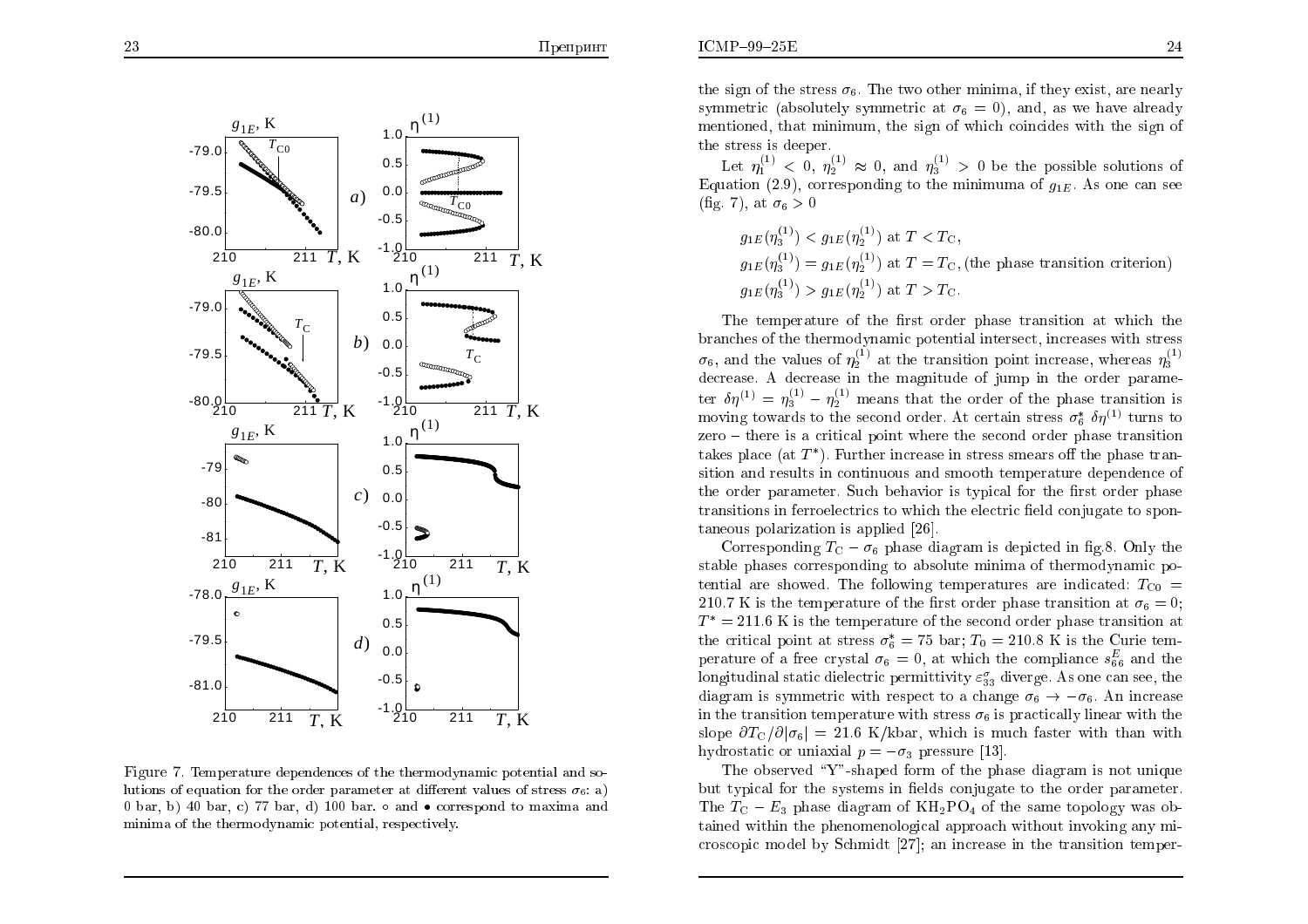

Figure 8.  $T_{\rm C} - \sigma_6$  phase diagrams of a  $KD_2PO_4$  crystal.

Let us note that in order to observe the dependence of temperature phase transition on stress  $\sigma_6$  experimentally, one should apply an external stress to the *paraelectric* crystal and cool it below the transition point. In absence of external fields or stresses, crystal at the transition can with 50:50 probability have positive of negative spontaneous strain. However, since in the presence of the stress  $\sigma_6$  the minimum of the thermodynamic potential at  $\eta^{(1)}$  of the same sign as that of  $\sigma_6$  is deeper than the opposite minimum, the sign of the strain below the transition point will coincide with the sign of stress (similarly, as the direction of polarization in a crystal coincides with the direction of external field). The same picture will take place if the stress is applied to *spontaneously polarized and strained* crystal, provided that this stress induces the strain of the same sign as that of the spontaneous strain. However, if stress is applied to *spontaneously polarized and strained* crystal such that the signs of the stress induced and spontaneous strains are opposite, the system appears in a local minimum of the potential (for instance, at  $\sigma_6 > 0$ )  $g_{1E}(\eta_1^{(1)}) > g_{1E}(\eta_3^{(1)}),$  that is, in a metastable state. To predict theoretically when the transition to a stable state (which requires switching of polarization and strain) is impossible. Temperature of such a transition will essentially depends on the experimental conditions. Nevertheless, we

can maintain that this temperature is not higher than the temperature of absolute instability (the point where the local minimum disappears). and, as one can see at Figure 7, the temperature of absolute instability decreases with stress  $\sigma_6$ .

Let us consider now the dependences of the values of the order parameter corresponding to minima of the thermodynamic potential on stress  $\sigma_6$  at different values of temperature in the vicinity of the transition point, depicted in fig. 9. At  $T < T_{\text{CO}}$ , the branches of the thermodynamic potential  $g_{1E}(\eta_1^{(1)} < 0)$  and  $g_{1E}(\eta_3^{(1)} > 0)$  intersect, and the solutions of Equation (2.9)  $\eta_1^{(1)}$  and  $\eta_2^{(1)}$  can exist simultaneously. Experimentally, on changing stress  $\sigma_6$  a regular hysteresis loop  $P_3 - \sigma_6$  should be observed.

At  $T_{\text{C0}} < T < T^*$ , only one of the non-zero minima and the central minimum of the thermodynamic potential  $(\eta_1^{(1)}$  and  $\eta_2^{(1)}$  or  $\eta_3^{(1)}$  and  $\eta_2^{(1)}$  can coexist. Experiment should reveal a double hysteresis loop. At temperatures higher than the critical  $T^*$ , the dependences  $g_{1E}(\sigma_6)$  and  $\eta^{(1)}(\sigma_6)$  are smooth, and no jump in the order parameter is observed. Let us note that such a sequence of the hysteresis loops  $-$  a single loop at  $T < T_{\text{C0}}$ , a double loop at  $T_{\text{C0}} < T < T^*$ , and a gradual change at  $T > T^*$  – was obtained yet by Merz for BaTiO<sub>3</sub> in electric field [28] and by Sidnenko and Gladkii [29] for  $KD_2PO_4$  in the field  $E_3$ , and is, apparently, typical for the phase order phase transitions in ferroelectrics under fields conjugate to the order parameter.

In fig. 10 we present the temperature and stress dependences of strain  $\varepsilon_6$  at different values of stress  $\sigma_6$  and different values of temperature. Fig. 11 illustrates the analogous dependences of polarization  $P_3$ . As one can see, these quantities exhibit the identical variation with temperature or stress. The spontaneous strain  $\varepsilon_6$  and polarization  $P_3$  at  $\sigma_6 = 0$  in the ferroelectric phase slightly decrease with temperature and jump to zero at  $T = T_{\rm C}$ . When stress  $\sigma_6$  is applied, the magnitudes of strains  $\varepsilon_6$  and polarization  $P_3$  increase, whereas the jumps  $\Delta \varepsilon_6$  and  $\Delta P_3$  decrease; at  $\sigma_6 = \sigma_6^*$  and  $T = T_C^*$ , the jumps vanish. At  $\sigma_6 \neq 0$   $\varepsilon_6$  and  $P_3$  differ from zero above the phase transition and slightly decrease with temperature. At  $T_{\rm C}$  <  $T$  <  $T_{\rm C}^*$  values of  $\varepsilon_6$  and  $P_3$  increase with stress  $\sigma_6$ , having upward jumps at stresses corresponding to the curve of phase equilibrium with  $\Delta\varepsilon_6$  and  $\Delta P_3$  decreasing with stress and vanishing at  $\sigma_6 = \sigma_6^*$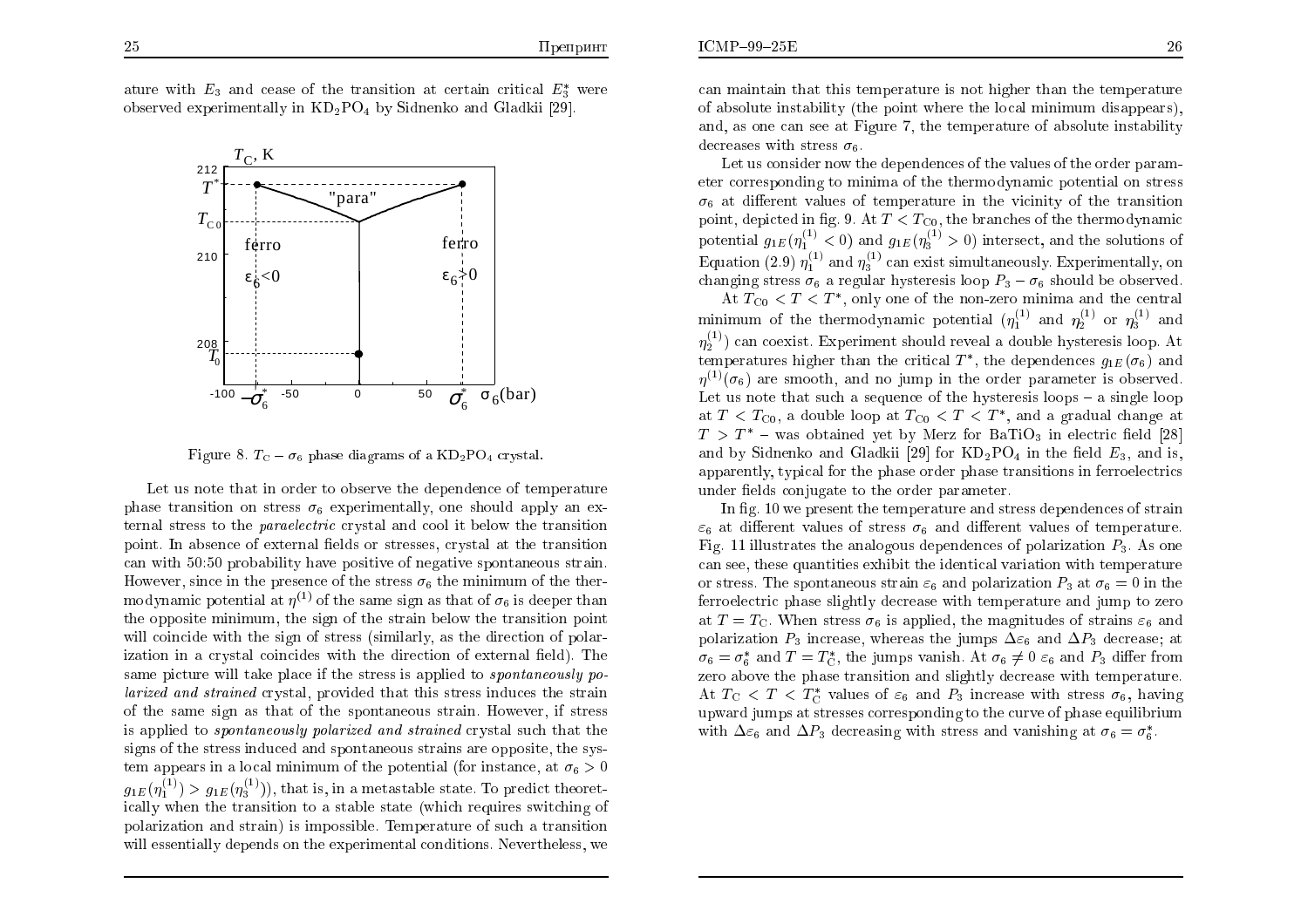

Figure 9. Stress dependences of the thermodynamic potential and solutions of equation for the order parameter at different values of temperature: a) 209 K, b) 210.5 K, c) 211 K, d) 212 K.  $T_{C0} = 210.7$  K.  $\circ$  and  $\bullet$  correspond to maxima and minima of the thermodynamic potential, respectively.



Figure 10. Dependences of strain  $\varepsilon_6$  on temperature at different values of stress  $\sigma_6$  (bar) (left): 1 – 0; 2 – 40; 3 – 40; 4 – 100; 5 – 150 and on stress  $\sigma_6$ at different values of temperature  $T(K)$  (right): 1 – 209.0; 2 –  $T_{C0} = 210.7$ ; 3  $-211$ ; 4 - 211.3; 5 -  $T^* = 211.57$ ; 6 - 211.8.



Figure 11. Dependences of polarization  $P_3$  on temperature at different values of stress  $\sigma_6$  (bar) (left): 1 – 0; 2 – 40; 3 –  $\sigma_6^* = 75$ ; 4 – 100; 5 – 150 and on stress  $\sigma_6$  at different values of temperature  $T(K)$  (right): 1 – 209.0; 2 –  $T_{C0} = 210.7$ ;  $3 - 211$ ;  $4 - 211.3$ ;  $5 - T^* = 211.57$ ;  $6 - 211.8$ .

Further increase in stress slightly raises up the strain  $\varepsilon_6$  and polarization  $P_3$ . At temperatures  $T < T_C$  and  $T - T_C > 3$  K values of  $\varepsilon_6$  and  $P_3$  exhibit a nearly linear increase with stress  $\sigma_6$ . At changing the sign of the stress  $\sigma_6$ , the absolute values of the strain  $\varepsilon_6$  and polarization  $P_3$ do not change, but become negative.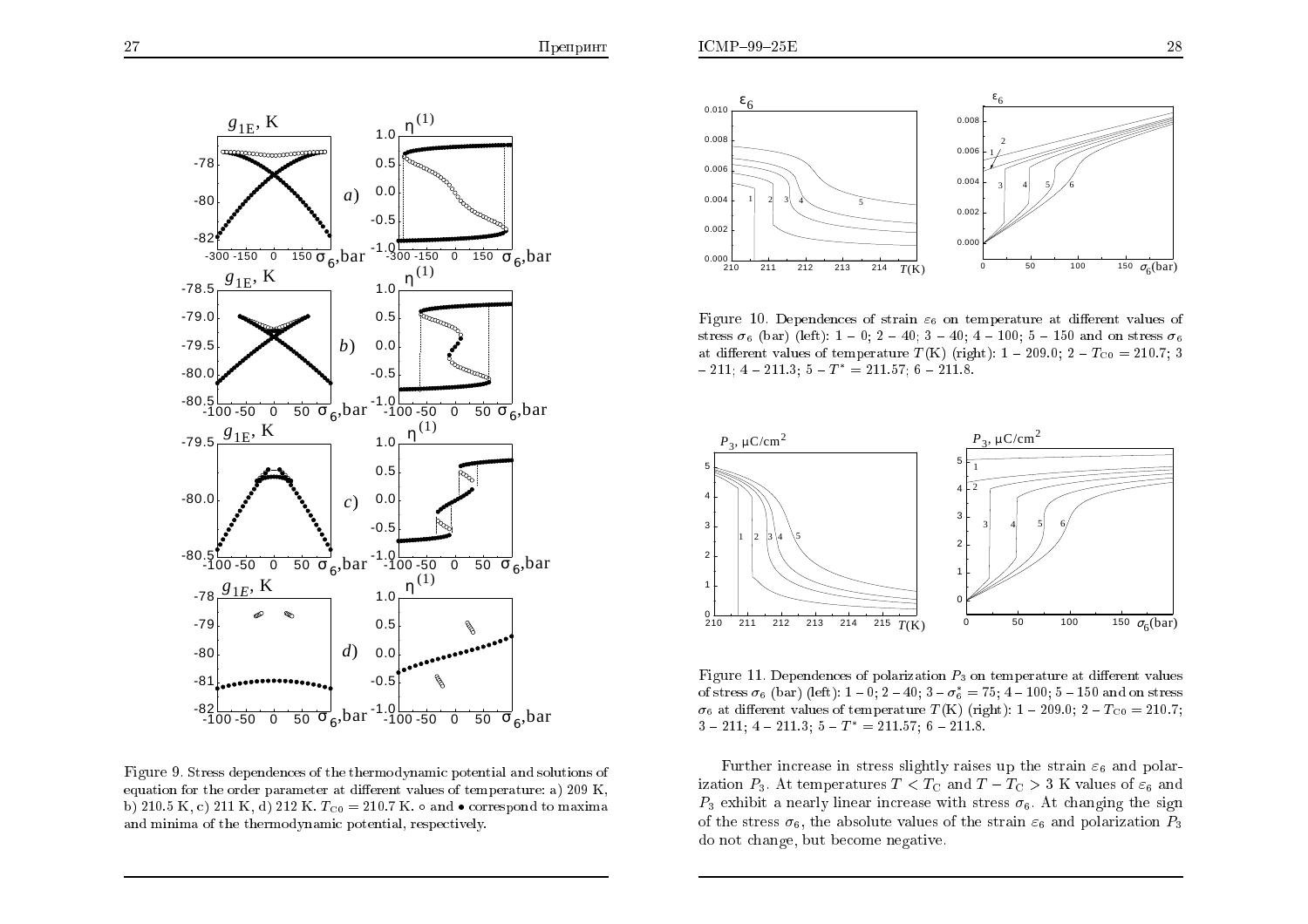Let us discuss the theoretical results for the stress influence on the physical characteristics of the  $K(H_{0,11}D_{0.89})_2PO_4$  crystal. The major stress  $\sigma_6$  effects on the physical characteristics are related to the changes induced by this stress in the character of the phase transition and, therefore, essential only in the vicinity of the transition point; at  $|T-T_{\text{C}}| > 5$  K, these effects are negligibly small.

In fig. 12 we plot the temperature and stress dependences of the elastic constant  $c_{66}^P$  at different values of stress  $\sigma_6$  and temperature. As one can see, the elastic constant  $c_{66}^P$  change with temperature and stress exactly as the strain  $\varepsilon_6$  and polarization  $P_3$  do.



Figure 12. Dependences of elastic constant  $c_{66}^P$  on temperature at different values of stress  $\sigma_6$  (bar) (left):  $1 - 0$ :  $2 - 40$ :  $3 - \sigma_6^* = 75$ :  $4 - 100$ :  $5 - 150$ and on stress  $\sigma_6$  at different values of temperature  $T(K)$  (right): 1 – 209.0; 2  $-T_{\rm CO} = 210.7; 3 - 211; 4 - 211.3; 5 - T^* = 211.57; 6 - 211.8.$ 

Temperature dependences of compliance  $s_{66}^E$  (fig. 13), coefficient of the piezoelectric strain  $d_{36}$  and stress  $e_{36}$  (fig. 14), and of the dielectric permittivity  $\varepsilon_{33}^{\varepsilon}$  (fig. 15) at different values of stress  $\sigma_6$  are similar. The maxima of these characteristics shift to higher temperatures with stress. At  $\sigma_6 < \sigma_6^*$ , these characteristics reaches their maximal values at the transition temperatures. At  $\sigma_6 = \sigma_6^*$  i  $T = T_C^*$  the second order phase transition takes place accompanied by a sharp increase in these quantities.

The temperature curves of the constants of piezoelectric stress  $q_{36}$ and piezoelectric strain  $q_{36}$  (fig. 16) at different values of stress  $\sigma_6$  are similar to each other. At  $\sigma_6 < \sigma_6^*$ , minor jumps in  $h_{36}$  and  $g_{36}$  are observed, which vanish at  $\sigma_6 = \sigma_6^*$ . At  $\sigma_6 > \sigma_6^*$   $h_{36}$  i  $g_{36}$  increase with temperature, tending asymptotically to the values of  $h_{36}$ ,  $g_{36}$  at  $\sigma_6 = 0$ .



Figure 13. Temperature dependence of compliance  $s_{66}^E$  at different values of  $\sigma_6$  (bar): 1 – 0; 2 – 40; 3 –  $\sigma_6^* = 75$ ; 4 – 100; 5 – 150.



Figure 14. Temperature dependences of coefficient of piezoelectric strain  $d_{36}$ and coefficient of piezoelectric stress  $e_{36}$  at different values of stress  $\sigma_6$  (bar):  $1-0$ ;  $2-40$ ;  $3-\sigma_6^* = 75$ ;  $4-100$ ;  $5-150$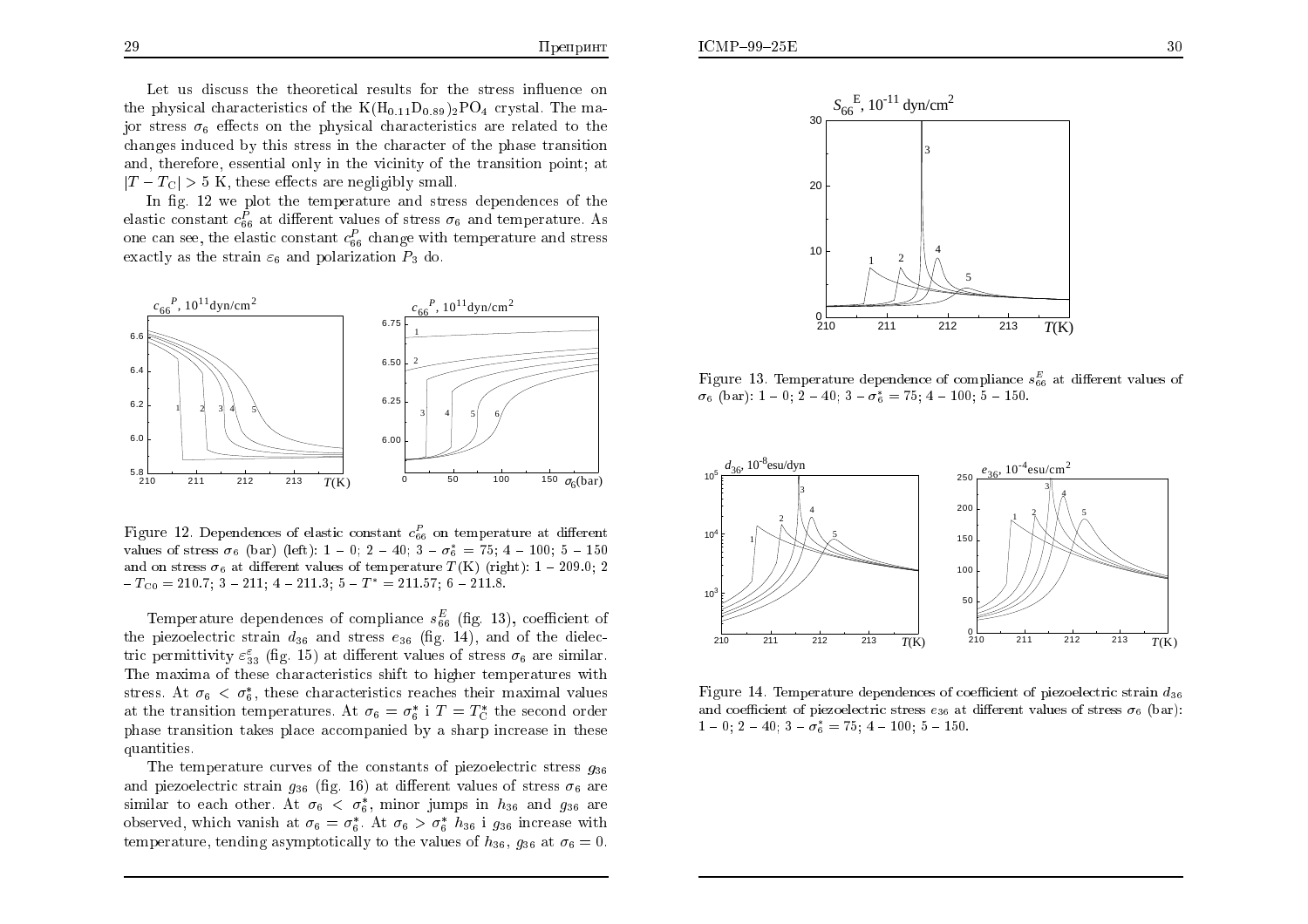

Figure 15. Dependences of dielectric permittivity  $\varepsilon_{33}^{\varepsilon}$  on temperature at different values of stress  $\sigma_6$  (bar): 1 – 0; 2 – 40; 3 –  $\sigma_6^* = 75$ ; 4 – 100; 5 – 150.



Figure 16. Temperature dependence of constant of piezoelectric stress  $h_{36}$  and constant of piezoelectric strain  $g_{36}$  at different values of stress  $\sigma_6$  (bar): 1 – 0;  $2-40$ ;  $3-\sigma_6^* = 75$ ;  $4-100$ ;  $5-150$ .

The stress dependences of the compliance  $s_{66}^E$ , coefficients of piezoelectric strain  $d_{36}$ , piezoelectric stress  $e_{36}$ , dielectric permittivity  $\varepsilon_{33}^{\varepsilon}$  at different values of temperature are presented in figs. 17, 18, 19.



Figure 17. Dependences of compliance  $s_{66}^E$  on stress  $\sigma_6$  at different values of temperature T (K):  $1 - 209.0$ ;  $2 - T_{C0} = 210.7$ ;  $3 - 211$ ;  $4 - 211.3$ ;  $5 T^* = 211.57; 6 - 211.8.$ 



Figure 18. Dependences of coefficient of piezoelectric strain  $d_{36}$  and coefficient of piezoelectric stress  $e_{36}$  on stress  $\sigma_6$  at different temperatures T (K): 1 -209.0;  $2 - T_{\text{C0}} = 210.7$ ;  $3 - 211$ ;  $4 - 211.3$ ;  $5 - T^* = 211.57$ ;  $6 - 211.8$ .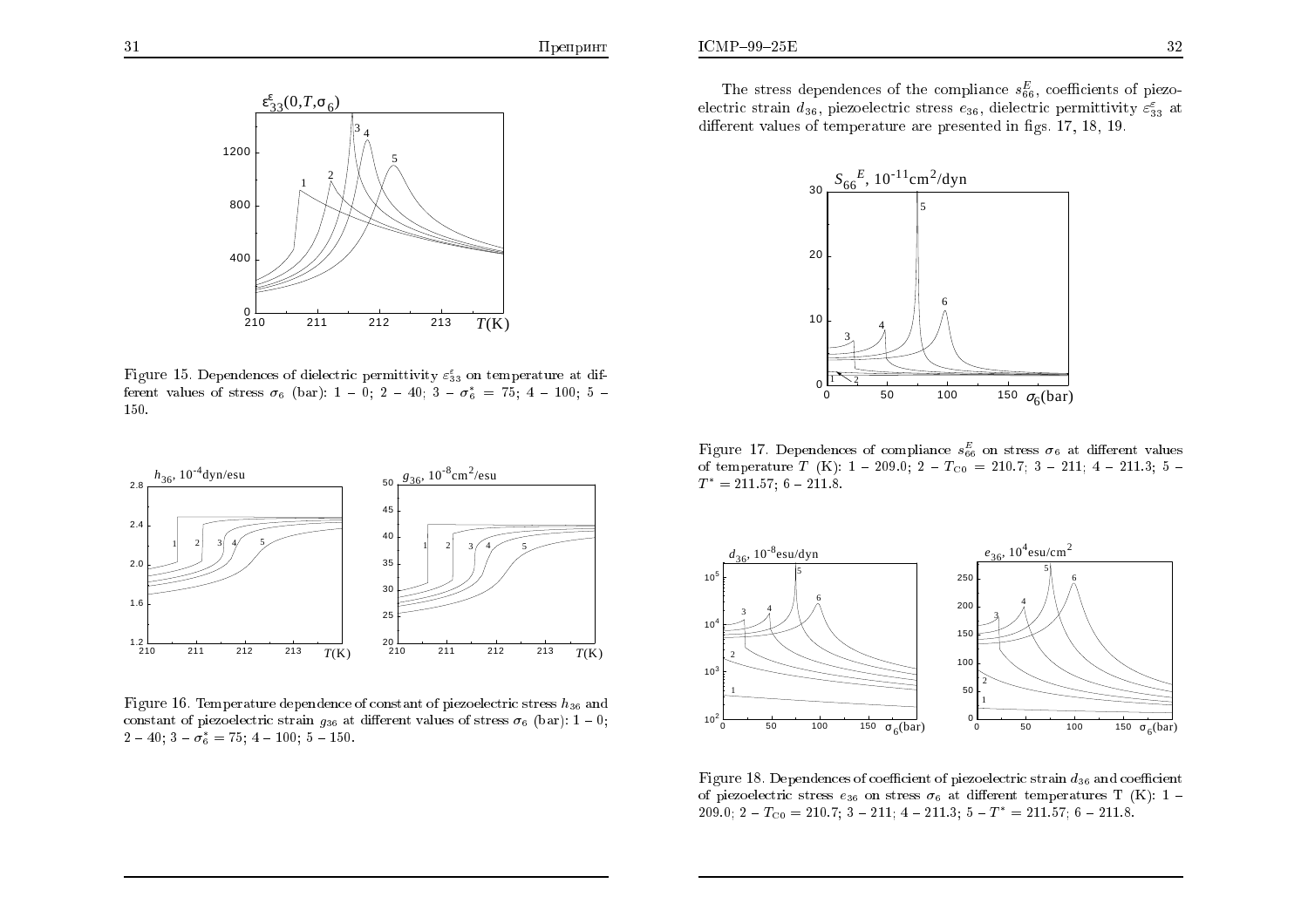

Figure 19. Dependences of dielectric permittivity  $\varepsilon_{33}^5$  on stress  $\sigma_6$  at different values of temperature T (K):  $1 - 210.0$ ;  $2 - T_{C0} = 210.7$ ;  $3 - 211$ ;  $4 - 211.3$ ; 5  $-T^* = 211.57$ ; 6 - 211.8.

At temperatures below  $T_{\text{C}}$ , these characteristics decrease with stress  $\sigma_6$ , decreasing being the stronger, the closer temperature is to  $T_{\rm CO}$ . At  $T_{C0}$  < T <  $T_{C}$ , the mentioned characteristics increase with stress  $\sigma_6$ , having downward jumps at stresses corresponding to the curve of phase equilibrium, with the jumps vanishing at  $T = T_{\rm C}^*$  and  $\sigma_6 = \sigma_6^*$ . The further increase in stress lowers down  $s_{66}^E$ ,  $d_{36}$ ,  $e_{36}$  and  $\varepsilon_{33}^{\varepsilon}$ . At  $T > T_{\rm C}^*$ , these quantities exhibit a gradual increase with stress, reach their maxima, and decrease on further increase in stress. As temperature rises, the maximal values of the quantities decrease and shift to higher stresses. At  $\Delta T \ge 15$  K, the values of  $s_{66}^E$ ,  $d_{36}$ ,  $e_{36}$ , and  $\varepsilon_{33}^{\varepsilon}$  are stress  $\sigma_6$  independent.

In fig.20 we depict the dependences of constants of piezoelectric stress  $h_{36}$  and piezoelectric strain  $g_{36}$  on stress  $\sigma_6$  at different values of temperature. At temperatures  $T < T_{\rm C}$  the values of  $h_{36}$  and  $g_{36}$  decrease with stress  $\sigma_6$ . If  $T_{\rm C} < T < T_{\rm C}^*$ , the constants  $h_{36}$  and  $g_{36}$  are slightly lowered down by stress. At stresses corresponding to the curve of phase equilibrium they decrease with a jump, and at  $\sigma_6 = \sigma_6^*$  the jump magnitude turns to zero, and the further increase in stress gives rise to an almost linear decrease in  $h_{36}$  and  $g_{36}$ . At temperatures  $T > T_c^* h_{36}$  and  $q_{36}$  exhibit a gradual decrease with stress  $\sigma_6$ 

Let us consider now the temperature and stress dependence of the transverse dielectric permittivity  $\varepsilon_{11}$ . Calculations were carried out at  $\nu_1 - \nu_3 = 10K$ ,  $\mu_1 = 2.79 \cdot 10^{-18}$  esu cm,  $\varepsilon_{\infty} = 10$ . In fig. 21 we depict the dependence of  $\varepsilon_{11}$  on temperature at different values of stress  $\sigma_6$  and



Figure 20. Dependences of constant of piezoelectric stress  $h_{36}$  and constant of piezoelectric strain  $q_{36}$  on stress  $\sigma_6$  at different values of temperature T (K):  $1 - 209.0$ ;  $2 - T_{C0} = 210.7$ ;  $3 - 211$ ;  $4 - 211.3$ ;  $5 - T^* = 211.57$ ;  $6 - 211.8$ .

on stress at different values of temperature along with the experimental points for  $\sigma_6 = 0$ .

In the paraelectric phase, the experimental data are described by the theory rather well. As temperature rises,  $\varepsilon_{11}$  gradually increases in the ferroelectric phase, has an upward jump at at the transition temperature. the jump magnitude being equal to zero at  $\sigma_6 = \sigma_6^*$ . At  $\sigma_6 = 0$  the values of  $\varepsilon_{11}$  slightly decreases with temperature in the paraelectric phase, whereas at  $\sigma_6 \neq 0$  after the upward jumps it asymptotically tends to the values of  $\varepsilon_{11}$  at  $\sigma_6 = 0$ . At  $\sigma_6 = \sigma_6^* \varepsilon_{11}$  exhibits only smooth increase with temperature.

At temperatures  $T < T_{\rm C}$ , the magnitude of  $\varepsilon_{11}$  is lowered down by stress  $\sigma_6$ . If  $T_{\rm C} < T < T_{\rm C}^*$ ,  $\varepsilon_{11}$  slightly decreases with stress, then at stresses corresponding to the curve of phase equilibrium it has a downward jump, the size of which  $\Delta \varepsilon_{11}$  is zero at  $\sigma_6 = \sigma_6^*$ . At further increase in stress  $\sigma_6$ ,  $\varepsilon_{11}$  decreases linearly. At  $T > T_C^*$  the permittivity  $\varepsilon_{11}$  exhibits a smooth decrease with stress  $\sigma_6$ .

In fig. 22 we plot the dependence of specific heat of a deuteron subsystem of  $K(H_{0.11}D_{0.89})_2PO_4$  on temperature at different values of stress  $\sigma_6$ and dependence of  $\Delta C_6^{\sigma}$  on stress  $\sigma_6$  at different values of temperature.

In the ferroelectric phase at  $\sigma_6 = 0$ , the magnitude of  $\Delta C_6^{\sigma}$  increases as temperature approaches  $T_{\rm C}$ , has a downward jump at the transition point, and is nearly constant in the paraelectric phase. On increasing stress  $\sigma_6$  up to  $\sigma_6^*$ , the maximum of  $\Delta C_6^{\sigma}$  increases, reaching its maximal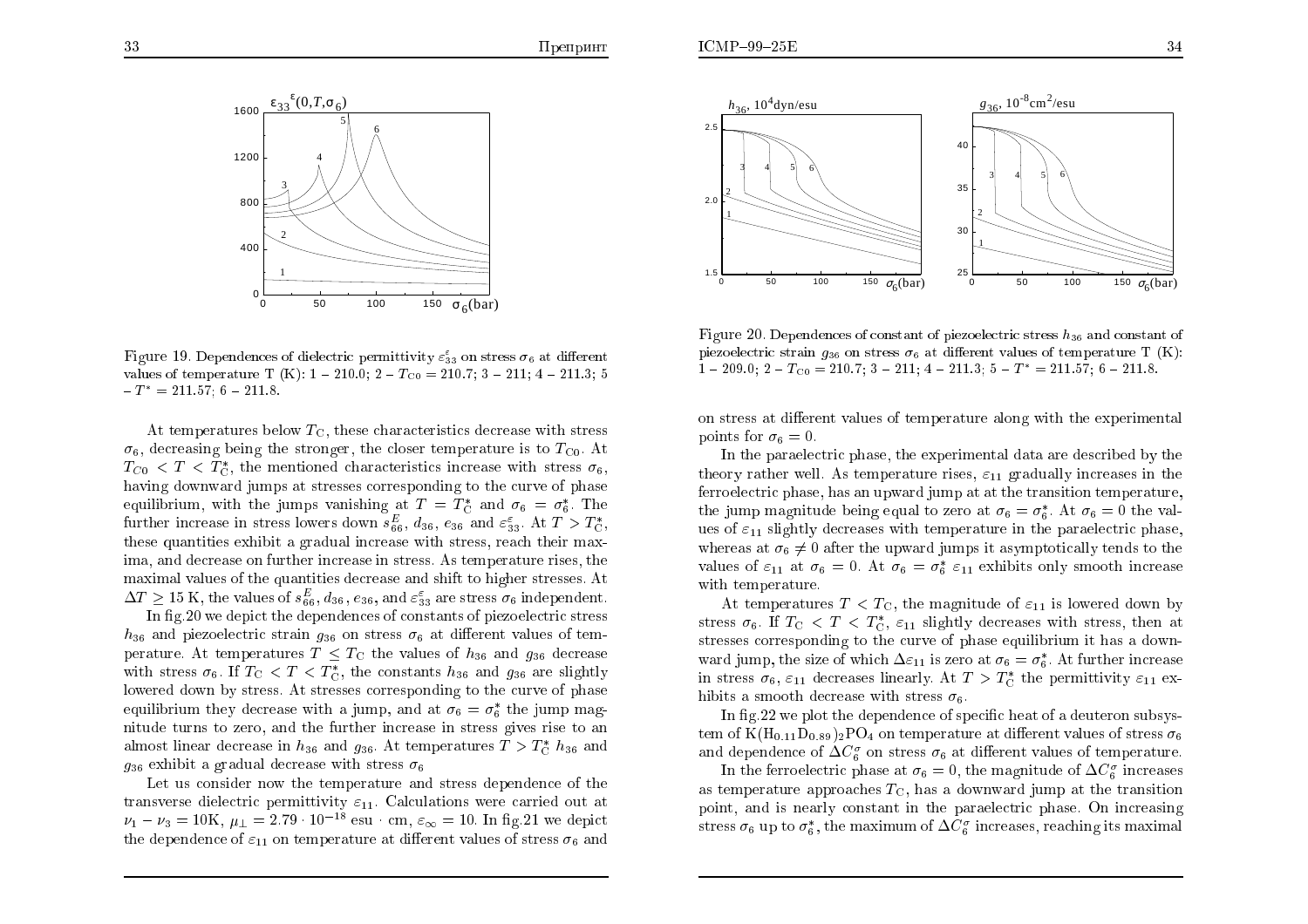

Figure 21. Dependences of dielectric permittivity  $\varepsilon_{11}^{\varepsilon}$  on temperature at different values of stress  $\sigma_6$  (bar) (left): 1 – 0; 2 – 40; 3 –  $\sigma_6^* = 75$ ; 4 – 100; 5 – 150 and on stress  $\sigma_6$  at different values of temperature  $T(K)$  (right): 1 – 209.0;  $2 - T_{\rm C0} = 210.7$ ;  $3 - 211$ ;  $4 - 211.3$ ;  $5 - T^* = 211.57$ ;  $6 - 211.8$ .

value at  $\sigma_6 = \sigma_6^*$ , whereas the further increase in stress lowers down the maximal value of  $\Delta C_6^{\sigma}$  and shifts it to higher temperatures. Under stress  $\sigma_6$  the jump  $\Delta C_6^{\sigma}$  is smeared out.

At temperatures lower than  $T_{\rm C}$ , the  $\Delta C_6^{\sigma}$  increases with stress  $\sigma_6$ . At  $T < T_{\rm C}^*$  the magnitude of  $\Delta C_6^{\sigma}$  first slightly increases with stress, and then at stresses corresponding to the curve of phase equilibrium it exhibits a sharp increase, diverging at  $T = T_c^*$  and  $\sigma_6 = \sigma_6^* \Delta C_6^{\sigma}$ . The further increase in stress gradually decreases  $\Delta C_6^{\sigma}$ . At temperatures  $T > T_{\rm C}^*$ , the specific heat  $\Delta C_6^{\sigma}$  smoothly increases with stress, reaches a maximum and smoothly decreases

Temperature and stress dependences of the pyroelectric coefficient  $p_{\rm g}^{\sigma}$ and of the coefficient of linear expansion  $\alpha_6$  are analogous to those of the specific heat  $\Delta C_6^{\sigma}$ .

#### 6. Concluding remarks

In this paper we present the microscopic model for a description of the stress  $\sigma_6$  on the phase transition, static dielectric, elastic, piezoelectric, and thermal properties of deuterated ferroelectrics of the  $KD_2PO_4$ -type. Unlike hydrostatic or uniaxial  $p = -\sigma_3$  pressures, the stress  $\sigma_6$  lowers the symmetry of the high-temperature phase down to the symmetry of the low-temperature phase. As the electric field  $E_3$ , the stress  $\sigma_6$  induces in



Figure 22. Dependences of specific heat  $\Delta C_6^{\sigma}$  on temperature at different values of stress  $\sigma_6$  (bar) (left): 1 – 0; 2 – 40; 3 –  $\sigma_6^* = 75$ ; 4 – 100; 5 – 150 and on stress  $\sigma_6$  at different values of temperature  $T(K)$  (right): 1 - 209.0; 2  $-T_{\rm CO} = 210.7; 3 - 211; 4 - 211.3; 5 - T^* = 211.57; 6 - 211.8.$ 

 $KD_2PO_4$ -type crystals the strain  $\varepsilon_6$  and, due to the piezoelectric effect. polarization  $P_3$ .

In our previous papers we showed that an important role in dependences of the transition temperature and dielectric characteristics of hydrogen bonded crystals of the  $KH_{2}PO_{4}$ -family on pressures that do not change the system symmetry is played by the corresponding changes in hydrogen bond geometry, in particular, in the distance  $\delta$  between possible deuteron sites on a bond. Most likely, the stress  $\sigma_6$  does not perceptibly affects  $\delta$ . Instead, it alters the angle between hydrogen bonds, perpendicular in an unstrained paraelectric crystal, splitting thereby energies of deuteron configurations. Another important mechanism of the stress  $\sigma_6$  influence on the phase transition and physical properties of the  $KD_2PO_4$ -type ferroelectrics is the piezoelectric coupling, giving rise to effective fields, action of which, for the symmetry reasons, is equivalent to action of an external electric field applied along the ferroelectric axis.

As we show, the transition temperature increases with the stress  $\sigma_6$ , and the order of the phase transition tends to the second one. In the constructed phase diagram, which has the same topology as the predicted in the phenomenologic approach  $T_{\rm C}-E_3$  diagram, there are two symmetric critical points where the second order phase transitions take place, and the curves of phase equilibrium terminate. The stresses above critical smear off the phase transition and smoothen the temperature dependences of polarization and strain. Correspondingly, an increase in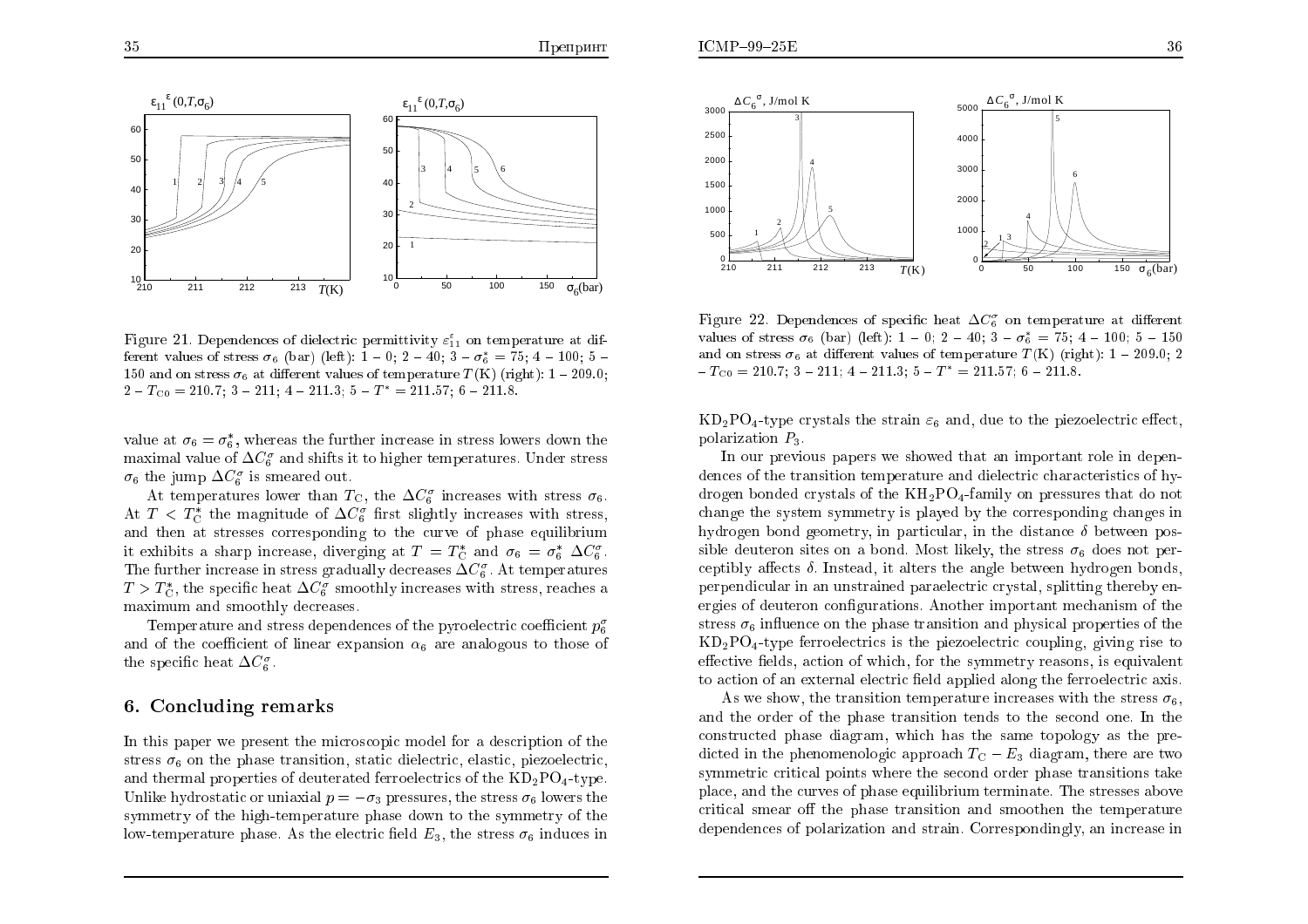the stress  $\sigma_6$  raises up the peak values of the physical characteristics of a crystal having peculiarities in the transition point (the longitudinal dielectric permittivity, compliance  $s_{66}^E$ , piezomodules  $d_{36}$  and  $e_{36}$ , and the specific heat). These peak values are the highest at critical stresses, the higher stresses smoothen the temperature dependences of these characteristics and lower down the peaks.

Taking into account the piezoelectric effect in the developed model allows one, at the proper choice of the theory parameters, to quantitatively describe the available experimental data for the temperature dependences of dielectric, elastic, piezoelectric, and thermal characteristics of unstrained  $KD_2PO_4$ . Further experimental studies are required to ascertain the values of the theory parameters and verify its predictions about the form of the  $T_{\rm C} - \sigma_6$  phase diagram and possible stress  $\sigma_6$  effects on the physical characteristics of the crystals.

# Acknowledgements

This work was supported by the Foundation for Fundamental Investigations of the Ukrainian Ministry in Affairs of Science and Technology, project No  $2.04/171$ .

### References

- 1. Stasyuk I.V., Biletskii I.N. Influence of omnidirectional and uniaxial stress on the ferroelectric phase transition in crystals of  $KH_{2}PO_{4}$ type. // Bull. Ac. Sci. USSR, Phys. Ser., 1983, vol. 4, No 4, p. 79-82.
- 2. Stasyuk I.V., Biletskii I.N., Styahar O.N. Pressure induced phase transitions in  $KD_2PO_4$  crystals. // Ukr. Fiz. Journ., 1986, vol.31, No 4, p. 567-571. (in Russian)
- 3. Stasyuk I.V., Biletsky I.N. The phase transition in the uniaxially strained ferroelectrics of  $KD_2PO_4$ -type. / Preprint ITF-83-93P. (in Russian)
- 4. Stasyuk I.V., Zachek I.R., Levitskii R.R., Kukushkin K.V. Influence of the Uniaxial Stress  $\sigma_{xx} - \sigma_{yy}$  on the Phase Transition and Thermodynamic Properties of the  $KD_2PO_4$ -Type Hydrogen Bonded Ferroelectrics. / Preprint, ICMP-93-11E, Kyiv, 1993, 37 p.
- 5. Stasyuk I.V., Levitskii R.R., Zachek I.R., Krokhmalski T.Ye., Duda A.S. Uniaxial pressure  $\sigma_1 - \sigma_2$  influence on phase transition and physical properties of the  $KD_2PO_4$ -type hydrogen bonded ferroelectrics. // Preprint, ICMP-97-11E, Lviv, 1997, 22 p.
- 6. Stasyuk I.V., Levitskii R.R., Moina A.P. External pressure influence on ferroelectrics and antiferroelectrics of the  $KH_{2}PO_{4}$  family: A unified approach. // Phys. Rev. B., 1999, vol. 59, p. 8530-8540.
- 7. Stasyuk I.V., Levitskii R.R., Zachek I.R., Moina A.P., Duda A.S. Hydrostatic pressure influence on phase transition and physical properties of  $KD_2PO_4$ -type ferroelectrics. // Cond. Matt. Phys., 1996, No 8. p. 129-156.
- 8. Stasyuk I.V., Levitskii R.R., Zachek I.R., Duda A.S., Moina A.P., Romanyuk N.O., Stadnyk V.I., Chervony R.G., Shcherbina Ye.V. Uniaxial pressure influence on phase transition and physical properties of highly deuterated  $K(H_{1-x}D_x)_2PQ_4$ -type ferroelectrics. // Preprint, ICMP-96-18E, Lviv, 1996, 36 p.
- 9. Glauber R.J. Time-dependent statistics of the Ising model. // J. Math. Phys., 1963, v. 4, N 2, p. 294-307.
- 10. Yomosa S., Nagamija T. The Phase Transition and the Piezoelectric Effect of  $KH_2PO_4$ , // Progr. Ther. Phys., 1949, v. 4, N 3, p. 263-274.
- 11. R. Blinc and B. Zeks, Soft modes in ferroelectrics and antiferro*electrics* (Elseviers, New York, 1974).
- 12. R. Blinc and B. Žekš, Helv. Phys. Acta 41, 701 (1968).
- 13. N.I.Stadnik, N.A.Romanyuk, and R.G. Chervonyj, Opt. Spectrosk. 84, 273 (1998).
- 14. V.G. Vaks, N.E. Zein, and Strukov B.A. Phys. Status Solidi A 30. 801 (1975).
- 15. W.P.Mason. Physical acoustics and properties of solids.
- 16. Bantle W., Caflish C. Helv. Phys. Acta, 1943, vol. 16, p. 235.
- 17. Von Arx A., Bantle W. Helv. Phys. Acta, 1943, vol. 16, p. 211.
- 18. Brody E.M., Cummins H.Z. Phys. Rev. Lett., 1968, vol. 21, p. 1263.
- 19. L.A.Shuvalov, I.S. Zheludev et al. Ferroelectric anomalies of dielectric and piezoelectric properties of  $RbH_2PO_4$  and  $KD_2PO_4$  crystals. // Bull. Ac. Sci. USSR, Ser. Fiz., 1967, vol. 31, No 11, p. 1919-1922. (in Russian)
- 20. Shuvalov L.A., Mnatsakanyan A.V. The elastic properties of  $KD_2PO_4$  crystals over a wide temperature range. // Sov. Phys. Crystall., 1966, vol. 11,  $\mathcal{N}2$ , p. 210-212.
- 21. I.V.Stasyuk, R.R.Levytsky, N.A.Korinevskii. Collective vibrations of protons in compounds of  $KH_2PO_4$ -type. The cluster approximation. // phys. stat. sol. (b), 1979, col.91, No 2, p. 541-550.
- 22. Levitskii R.R., Stasyuk I.V., Korinevskii N.A. Dynamics of ferroactive crystals of orthophosphate type. // Ferroelectrics, 1978, vol. 21, p. 481-483.
- 23. Blinc R, Schmidt V.H. Soft modes and proton tunneling in  $PbHPO<sub>4</sub>$ ,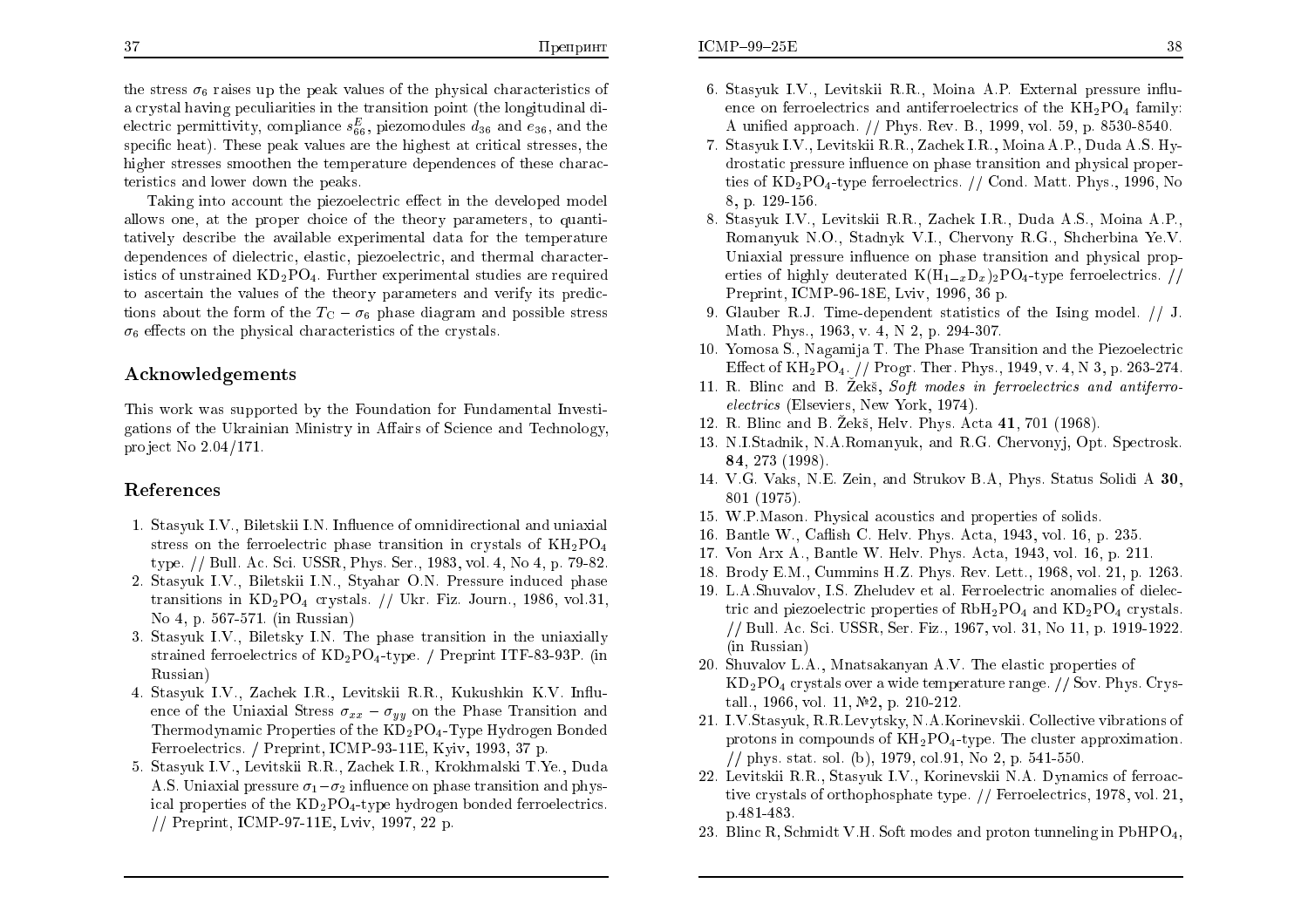squaric acid and  $KH_2PO_4$  type ferroelectrics. // Ferroelectrics Letters, 1984, vol. 1, p.119-129.

- 24. R.R. Levitskii, I.R. Zachek, and I.Ye. Mits, Thermodynamics and longitudinal relaxation of  $K(H_{1-x}D_x)_2PO_4$  ferroelectrics. / Preprint Inst. Theor. Phys., ITP-87-114R, 1987 (in Russian).
- 25. R.R. Levitskii, I.R. Zachek, and I.Ye. Mits. Transverse relaxation in  $K(H_{1-x}D_x)_2PO_4$  type ferroelectrics. Preprint Inst. Theor. Phys., ITP-87-115R, 1987 (in Russian).
- 26. Devonshire A.F. Theory of ferroelectrics. // Adv. Phys., 1954, vol. 3, No 10, p. 85-130.
- 27. A. Western, A.G.Baker, C.P.Bacon, V.H.Schmidt. Pressure-induced tricritical point in the ferroelectric phase transition of  $KH_2PO_4$ . // Phys. Rev. B, 1978, vol. 17, p. 4461-4473.
- 28. Merz W.J. Double hysteresis loop of  $BaTiO<sub>3</sub>$  at the Curie point. // Phys. Rev., 1953, vol. 91, No 3, p. 513-517.
- 29. V.V. Gladkii, E.V. Sidnenko. Double loops of the dielectric hysteresis in  $KD_2PO_4$  crystal. // Sov. Phys. Solid State, 1972, vol. 13, p. 2592.
- 30. Baumgartner H. // Hely. Phys. Acta, 1950, vol. 23, p. 651.